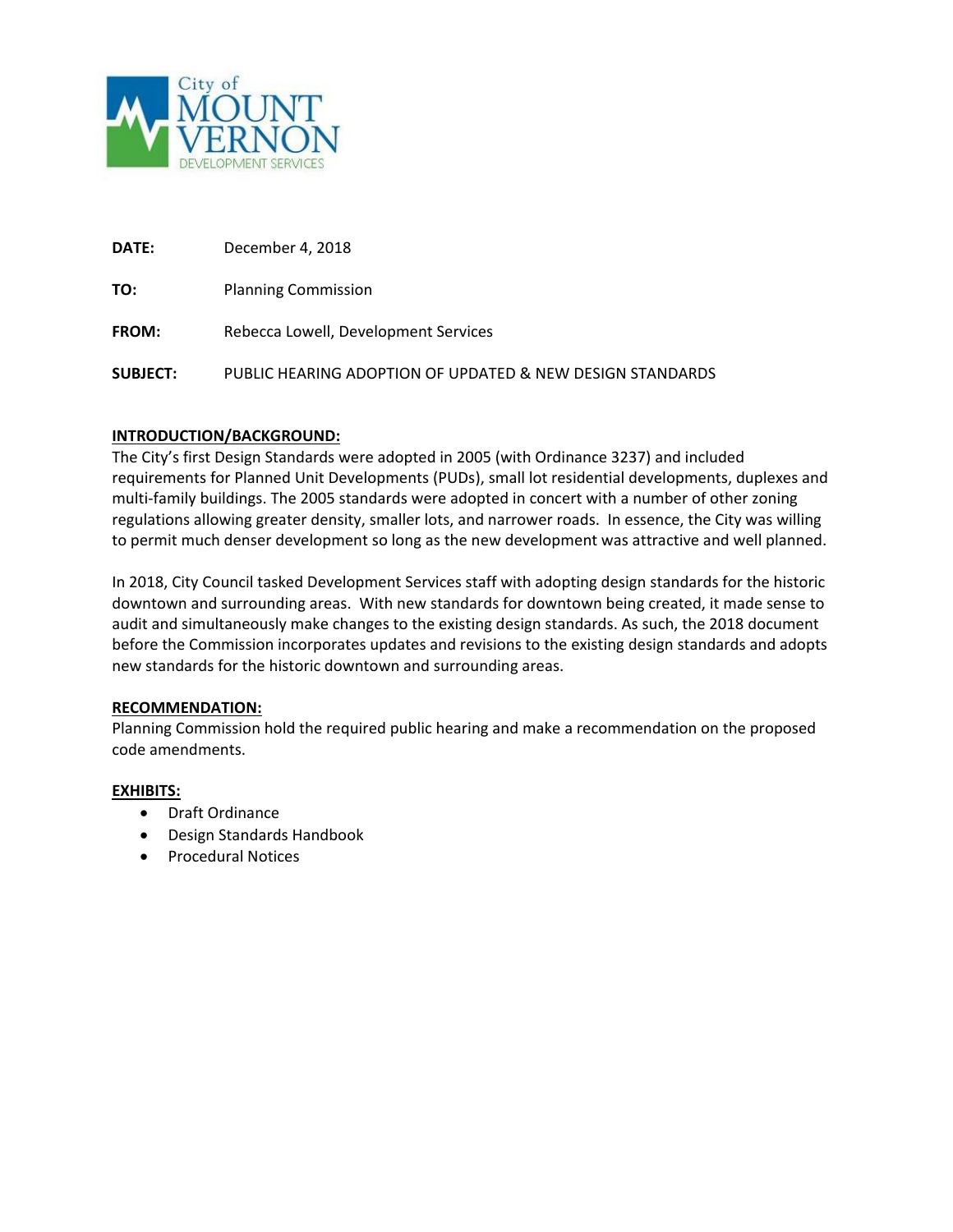#### **ORDINANCE NO.**

**AN ORDINANCE OF THE CITY OF MOUNT VERNON, WASHINGTON REPEALING AND REENACTING MOUNT VERNON MUNICIPAL CODE CHAPTER 17.70, DESIGN REVIEW, CREATING A NEW CHAPTER OF THE MOUNT VERNON MUNICIPAL CODE TO BE NAMED CHAPTER 2.61 DESIGN REVIEW BOARD, AND AMENDING CHAPTERS: 14.05 PROCESS, 14.10 FEES, 17.15 SINGLE-FAMILY DETACHED RESIDENTIAL DISTRICTS, 17.18 DUPLEXES, 17.24 R-3 MULTIFAMILY RESIDENTIAL DISTRICT, 17.27 R-4 MULTIFAMILY RESIDENTIAL DISTRICT, 17.45 C-1 CENTRAL BUSINESS DISTRICT, 17.48 C-2 GENERAL COMMERCIAL DISTRICT, 17.57 M-1 LIGHT MANUFACTURING AND COMMERCIAL DISTRICT, 17.60 M-2 INDUSTRIAL DISTRICT, 17.87 SIGNS, AND 17.99 FENCES AND WALLS TO ENSURE CONSISTENCY WITHIN THE MOUNT VERNON MUNICIPAL CODE**

**WHEREAS**, the overall design of residential areas, businesses, parks and open spaces has a direct positive relationship to the economic value of property. Conversely, poor design can lead to overcrowding, decreased property values and the loss of public and private revenues; and

**WHEREAS**, the relationship of good design to community well-being was recognized by the United States Supreme Court in a landmark case with a decision without dissent, *Berman v. Parker* {348 U.S. 26, (1954)}, Justice Douglas stated, *"The concept of the public welfare is broad and inclusive…The values it represents are spiritual as well as physical, aesthetic as well as monetary. It is within the power of the legislature to determine that the community should be beautiful as well as healthy, spacious as well as clear, well-balanced as well as carefully patrolled"*. This view was later re-emphasized by the Court in *Penn Central Transportation Co. v. New York City* {438 U.S. 104, 129, (1979)} when it stated, *"…This court has recognized in numerous settings, that states and cities may enact land use regulations or controls to enhance the quality of life by preserving the character and the desirable aesthetic features of a City…"*; and

**WHEREAS**, one of the City's most important assets to attract residents, businesses, and employment opportunities is its natural environment. The quality of this environment has a direct effect on the City's livability and economic potential; and

**WHEREAS**, the Land Use Element of the Comprehensive Plan contains the Goal and Policy related to design review listed below:

Enhance the quality of life found in the City of Mount Vernon as a place to work, live and recreate (Land Use Goal 1).

Maintain the use of the Design Guidelines to achieve attractive new residential developments within the City. Create new Design Guidelines to promote attractive new office, retail, commercial and industrial developments within the City (Policy 1.1.1).

**WHEREAS**, The design standards are intended to help secure a high quality of environment, regarding livability, visual interest, identity and sense of place, by providing guidance for the design of certain types of dwelling units and development in specific areas of the City.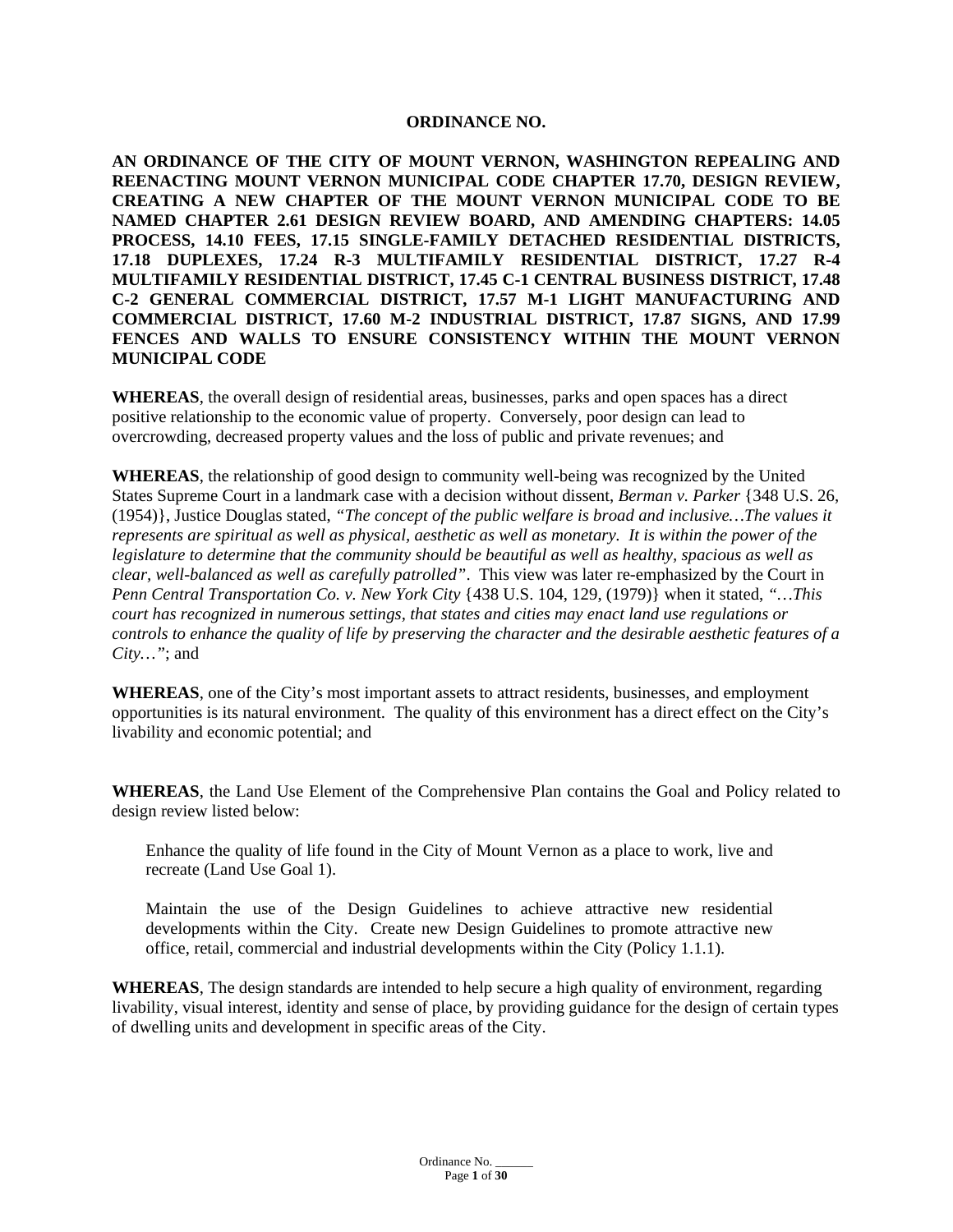**WHEREAS**, the Department of Commerce was notified of the proposed amendments on October 12, 2018, an acknowledgement was received from Commerce on October 17, 2018, and Commerce granted the City expedited review on October 29, 2018 (their identification number: 25396); and as such, the City is in compliance with RCW 36.70A.106 (1); and

**WHEREAS**, a SEPA Threshold Determination of Non-significance, non-project action, was issued on November 5, 2018 and published on November 6, 2018 and no comments were received or appeals filed; and,

**WHEREAS**, the requirements for public participation in the development of this amendment as required by the State Growth Management Act (GMA) and by the provisions of City of Mount Vernon Resolution No. 491 have all been met; and

**WHEREAS**, The City utilized the State Attorney General Advisory Memorandum: Avoiding Unconstitutional Takings of Private Property for evaluating constitutional issues, in conjunction with and to inform its review of the Ordinance. The City has utilized the process, a process protected under Attorney-Client privilege pursuant to law including RCW 36.70A.370(4), with the City Attorney's Office which has reviewed the Advisory Memorandum has discussed this Memorandum, including the "warning signals' identified in the Memorandum, with decisions makers, and conducted an evaluation of all constitutional provisions potentially at issue and advised of the genuine legal risks, if any, with the adoption of this Ordinance to assure that the proposed regulatory or administrative actions did not result in an unconstitutional taking of private property, consistent with RCW 36.70A.370(2); and

**WHEREAS,** the proposed amendments ensure that the City's municipal code is internally consistent.

# **NOW, THEREFORE, THE CITY COUNCIL OF THE CITY OF MOUNT VERNON, WASHINGTON, DO ORDAIN AS FOLLOWS:**

**SECTION ONE**. The City Council does hereby adopt the above listed recitals as set forth fully herein.

**SECTION TWO. PLANNING COMMISSION RECOMMENDATION ADOPTED**. The City Council adopts the Planning Commission's findings of fact and conclusions of law, outlined below, in their entirety.

- A. Planning Commission's Findings of Fact:
	- 1. The procedural requirements for code amendments have been satisfied by City staff. This includes the Notice of Public Hearing, the environmental review pursuant to the SEPA statute, and receiving expedited review from the State Department of Commerce.
	- 2. On December 4, 2018 the City of Mount Vernon Planning Commission held an open-record public hearing to consider code amendments within this Ordinance. All persons present at the hearings wishing to speak were heard and all written comments were considered, along with the written staff report with its associated exhibits.
	- 3. The Planning Commission's hearing was originally scheduled to be held on November 20, 2018; however, due to lack of a quorum this hearing was rescheduled to December 4, 2018. The November 20, 2018 hearing was preceded with appropriate notice, issued on November 5, 2018, distributed via mail/email on November 5, 2018, and published on November 5, 2018.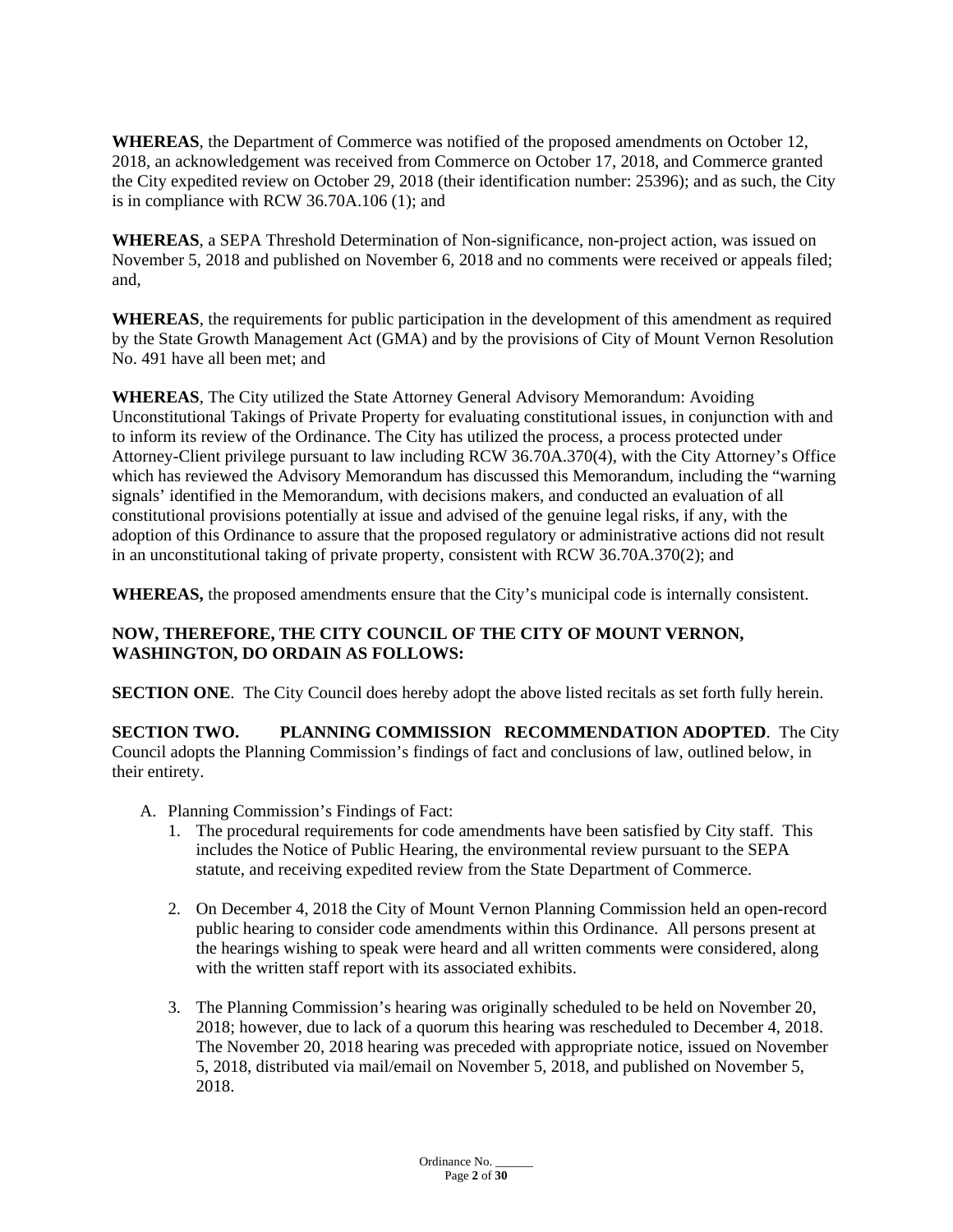- 4. The Planning Commission's public hearing re-scheduled on December 4, 2018 was preceded with appropriate notice, issued on November 20, 2018, distributed via mail/email on November 20, 2018, prominently placed on the front door of the Police and Court Campus on November 20, 2018 providing notice of the new date; and published on November 23, 2018.
- 5. The City of Mount Vernon has followed its adopted public participation program contained in Resolution 491. The Western Washington Growth Management Hearings Board reviewed Resolution 491 setting forth the City's Public Participation Program finding that the City's program satisfies the requirements of Washington State's Growth Management Act in Citizens v. City of Mount Vernon, WWGMHB Case No. 98-2-0006c (Compliance Order, May 28, 1999).
- B. Planning Commission's Conclusions of Law:
	- 1. The Planning Commission finds that the proposed amendments to the Design Standards advance significant governmental interests in the furtherance of community aesthetics including but not limited to:
		- i. To enhance long-term economic vitality by preserving, protecting, enhancing and perpetuating elements of the district's cultural, economic, architectural, and historical value;
		- ii. To foster civic pride in the significance and accomplishments of the district's past, and to provide a legacy for the future;
		- iii. To stabilize and improve aesthetic and economic vitality to the City of Mount Vernon, local property owners and local businesses within the district;
		- iv. To promote and encourage continued private ownership and utilization of such buildings and other structures now so owned and used; and
		- v. To promote local identity of the area to the extent that the objectives previously listed can be reasonably attained under such a policy without undue financial hardship.
- C. Planning Commission Recommendation to the City Council: At their public hearing on December 4, 2018 after review of the materials presented by City staff and listening to public testimony the Planning Commission made a recommendation to adopt the amendments to the Mount Vernon Municipal Code that are contained in this Ordinance.

**SECTION THREE.** Mount Vernon Municipal Code Chapter 17.70 Design Standards is hereby repealed and reenacted to read as follows: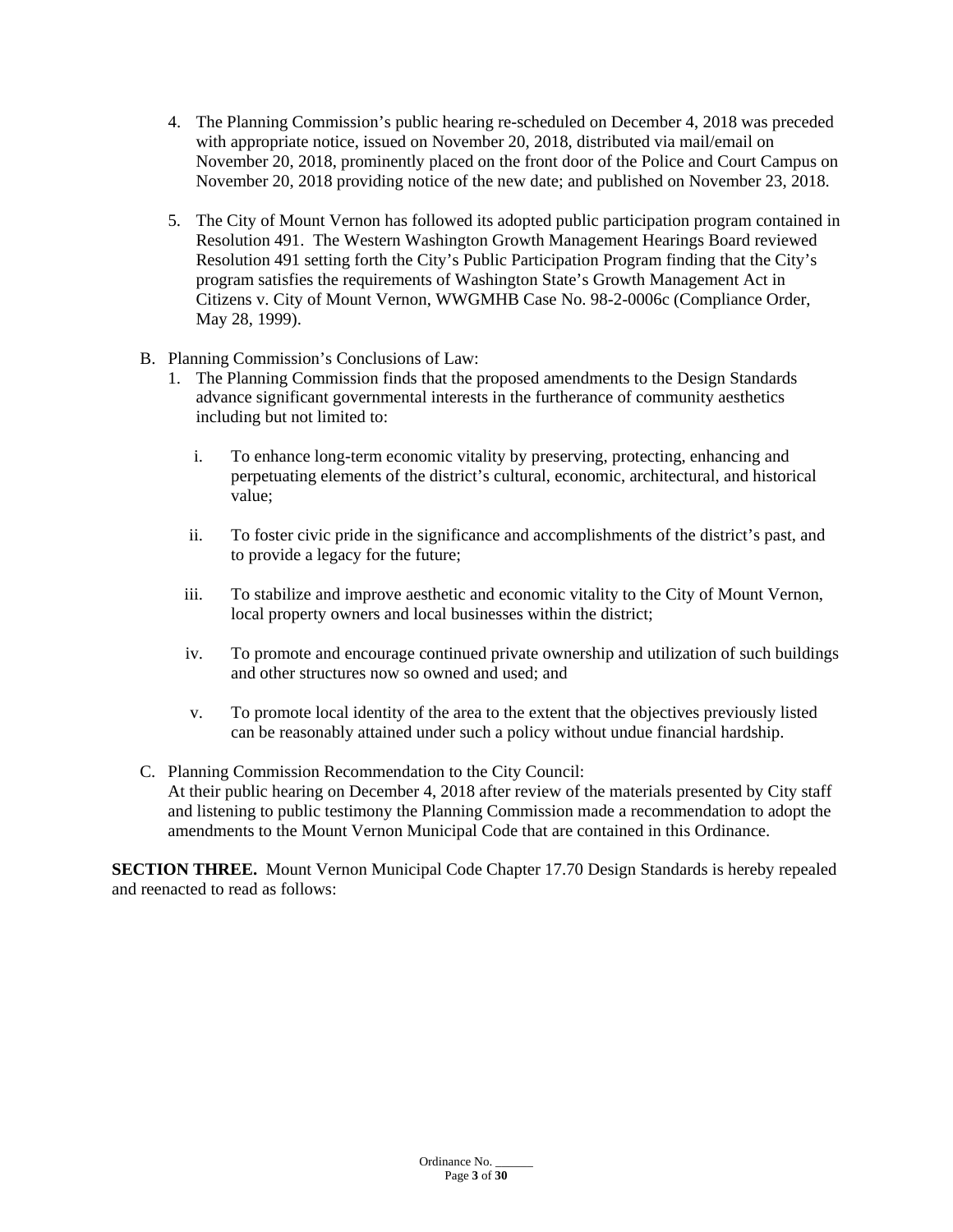# **CHAPTER 17.70 DESIGN REVIEW**

- 17.70.010 Intent and Objectives
- 17.70.015 Definitions
- 17.70.020 Areas and Developments Requiring Design Review
- 17.70.030 Supplemental Materials Adopted by Reference
- 17.70.040 Submittal Requirements
- 17.70.050 Creation of Design Review Board and Processes
- 17.70.060 Approval Authorities and Processes
- 17.70.070 Modifications
- 17.70.080 Waivers

#### **17.70.010 Intent and Objectives**

- A. Design review of certain types of development is intended to encourage orderly community growth for the health and safety of all residents and protect and enhance property values for the community as a whole.
- B. The design review process is intended to provide opportunities for development to enhance Mount Vernon's character more effectively than through application of standard zoning regulations
- C. The design review standards contained in this Chapter have the following overall objectives:
	- 1. To improve site planning.
	- 2. To encourage developments with amenities designed to strengthen a sense of community and promote community pride.
	- 3. To minimize potential incompatibility with existing uses.
	- 4. To protect and enhance community property values.
	- 5. To support the desired character of various neighborhoods, areas and zoning districts and promote an attractive visual environment.
	- 6. To implement and advance the City's planning efforts supporting the character and functionality of the City's zoning districts and subareas identified in the City's comprehensive plan as now, or hereafter, amended.
	- 7. To preserve the aesthetic qualities that contribute to the City's small town character that attracts residents, businesses and customers.
- D. Additional objectives specific to design review in the Historic Downtown and surrounding areas is to:
	- 1. Enhance the long-term economic vitality by preserving, protecting, enhancing and perpetuating elements of the district's cultural, economic, architectural, and historical value.
	- 2. To foster civic pride in the significance and accomplishments of the district's past, and to provide a legacy for the future.
	- 3. To stabilize and improve the aesthetic and economic vitality to the City of Mount Vernon, local property owners and local businesses within the district.
	- 4. To enhance the character and promote the local identity of the area.
	- 5. To ensure development is at a human scale and relates to the desired character of its setting.
	- 6. To provide a pleasant, appealing and diverse experience for pedestrians.

# **17.70.015 Definitions**

In this Chapter the below-listed words are defined as follows:

- A. **Department** means the Development Services Department
- B. **Development** means proposals to build, locate, construct, remodel, alter or modify structures, facades, visible element(s) of a façade, landscaping, parking lot layout, signs, placement outdoor furniture or accessories, outdoor lighting fixtures, fences, walls and roofing materials.
- C. **Director** means the Development Services Director or his/her designee.
- D. **DRB** means the Design Review Board established under MVMC 17.70.040.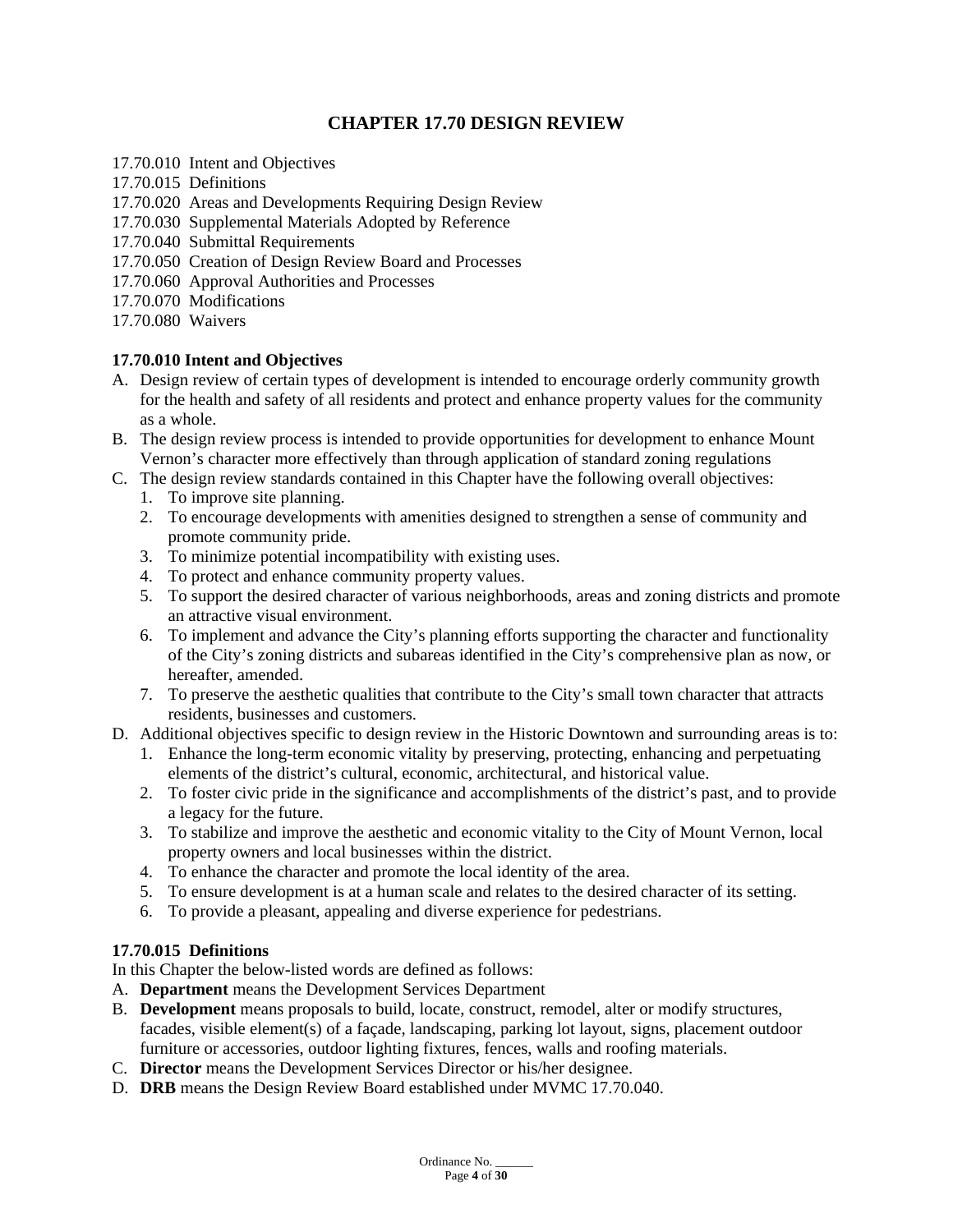- E. **Historic Downtown and Surrounding Areas** means areas that are established in Map 1.0 found in MVMC 17.70.020.
- F. **Ordinary Maintenance and Repairs** ordinary maintenance means acts to prevent a decline of a physical feature. Ordinary repair means acts to restore a physical feature to its original size, shape, configuration, and external appearance within one (1) year after the features decay or partial destruction. To qualify as ordinary maintenance and repairs the feature being maintained or repaired is required to have complied with the Mount Vernon Municipal Code if effect when the feature was constructed/installed.
- G. **Proposals** means actions sought by an applicant that are ordinarily represented to the Department in applications, permits, approvals, and land use actions.

# **17.70.020 Areas and Developments Requiring Design Review**

- A. The Design Review Standards for residential structures, contained within and adopted by reference, in this Chapter shall apply to all of the following:
	- 1. All duplex and multifamily structures regardless of what zoning designation they are constructed within.
	- 2. Subdivisions permitted through the Planned Unit Development process contained within MVMC Chapter 17.69.
	- 3. Subdivisions that utilize Transfer of Development Rights that are permitted through MVMC Chapter 17.119.
	- 4. Short plats or standard plats and all of the residential structures associated with said plats where the average lot size is 7,600 square feet or less. In calculating the average lot size only lots where single-family homes will be constructed can be utilized.
	- 5. Development on existing lots not described in subsections 1 4 above, when a deviation from the development standards is requested, but only if the deviation from the standard is the same or is within 20 percent of what all abutting properties observe. The applicant will be solely responsible for demonstrating graphically and in a narrative the development conditions of the abutting properties.
	- 6. Any building footprint expansion or addition (not including private garages or carports) over 50 percent of an existing multifamily structure or duplex.
- B. The Design Review Standards for areas in and surrounding the historic downtown identified in Map 1.0 (below) shall apply to all activities/work as noted below:
	- 1. All proposals to build, locate, construct, remodel, alter or modify any facade on any structure or building, or other visible element of the façade, of the structure or building or site, including, but not limited to: landscaping, parking lot layout, signs, placement outdoor furniture or accessories, outdoor lighting fixtures, fences, walls and roofing materials. This includes exterior painting. See subsection 17.70.050 for information on how Design Review Standards apply to different types of projects.
- C. Design Review Standards for areas in and surrounding the historic downtown identified in Map 1.0 (below) shall not apply to the following activities/work:
	- 1. Ordinary maintenance and repairs as defined in this Chapter, examples include cleaning of exterior facades, re-roofing, and interior tenant improvements so long as the resulting improvements are not visible from abutting rights-of-way.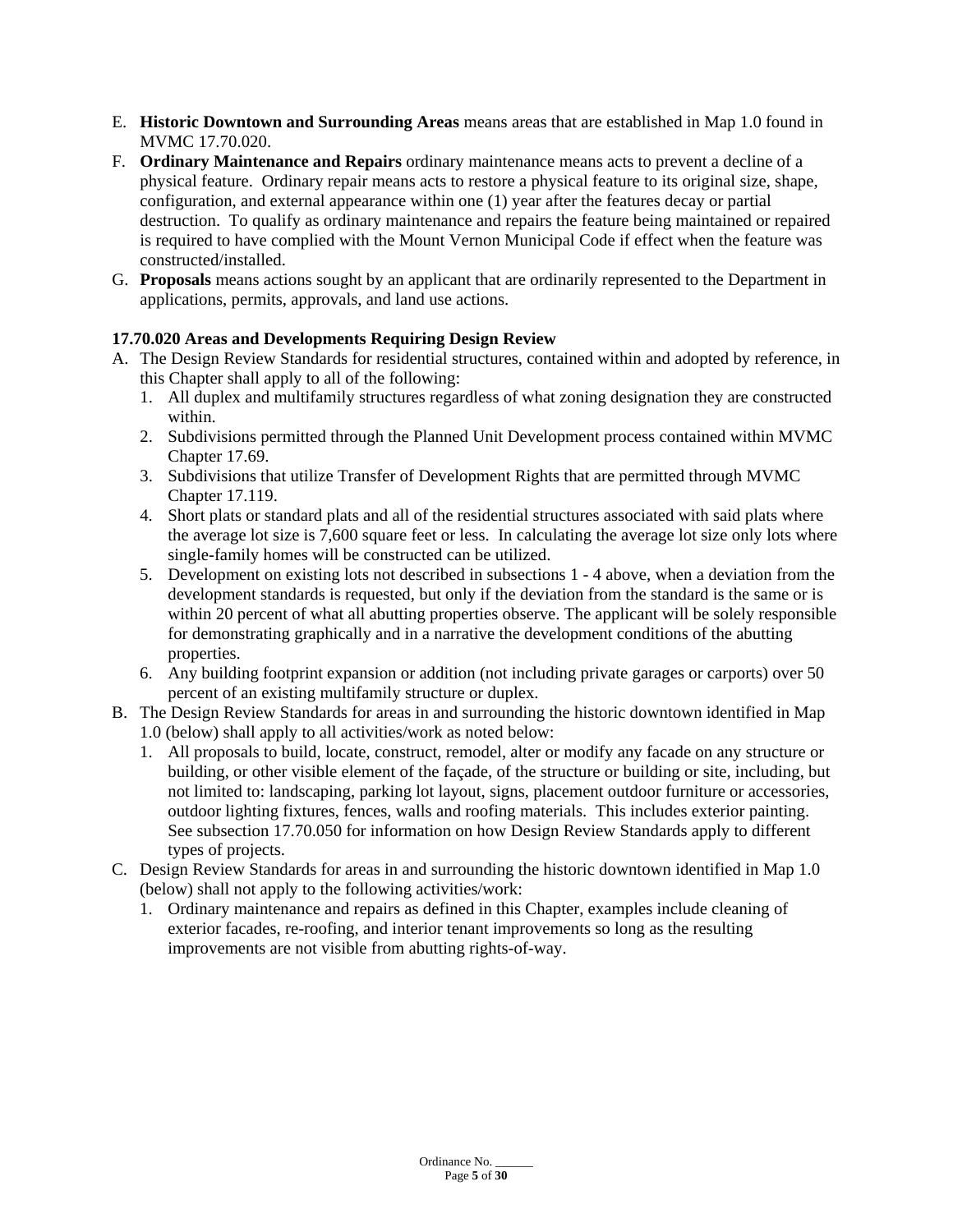# **Map 1.0:** Geographic areas subject to Chapter 17.70 (a more detailed map will be inserted before adoption)

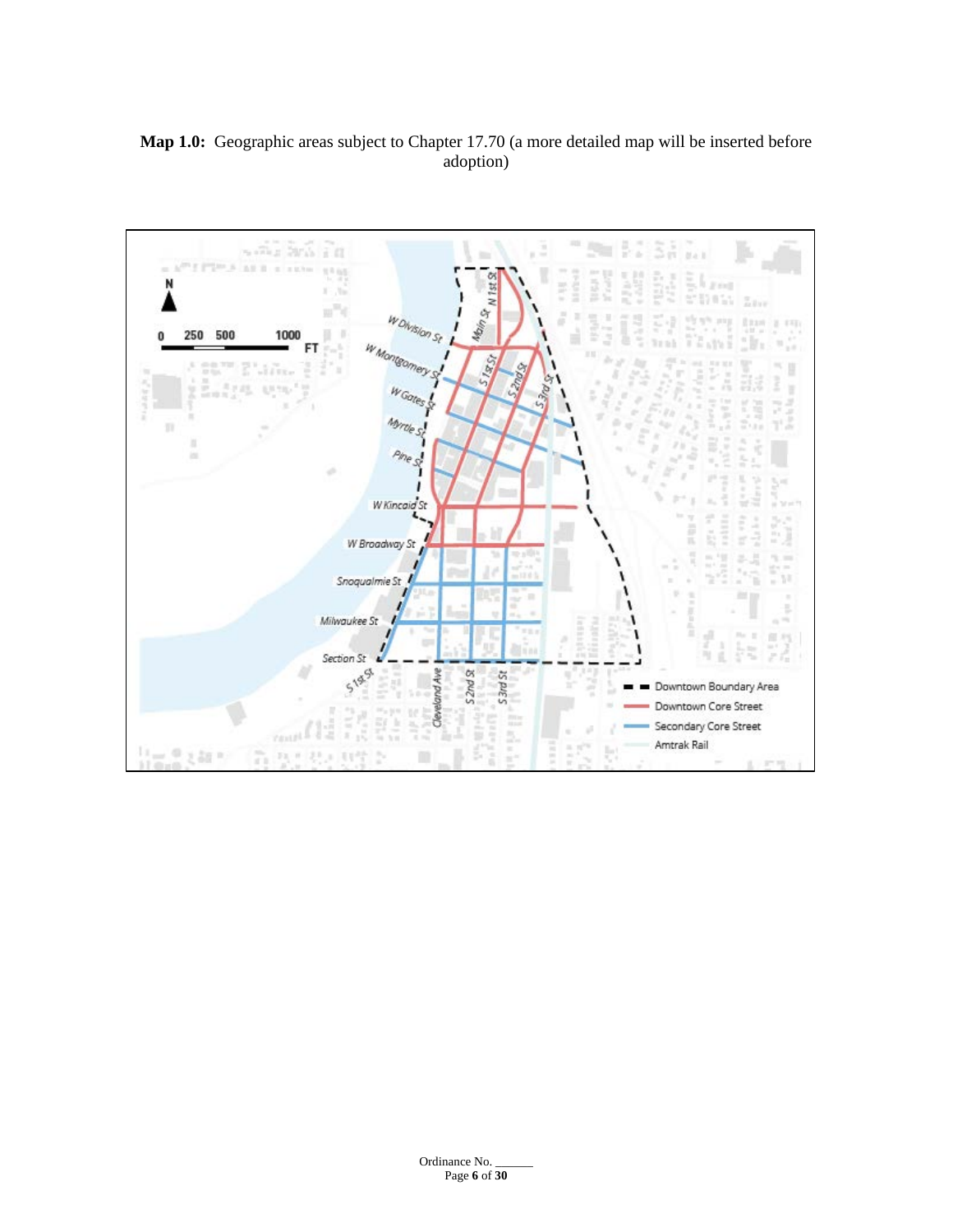# **17.70.030 Supplemental Materials Adopted by Reference**

A. In addition to the design standards development regulations contained in this Chapter the City has created a supplemental document titled, Mount Vernon Design Standards Handbook, that is hereby adopted by reference as though fully set forth herein, a copy of which is on file with the Finance Department. For the convenience of the public a copy of these materials can be viewed on the City's website and paper copies are available by request through the Development Services Department.

# **17.70.040 Submittal Requirements**

All applications for development opting, or required to, use the design standards shall be accompanied by the following:

- A. Design Standards Application form.
- B. Architectural building elevations containing the items listed in the definition of Architectural Elevations in MVMC 14.05.220(E) with additional sufficient detail to determine compliance with the requirements of this Chapter. At a minimum the following additional information shall be included: proposed building exteriors, alterations or remodeling, types of exterior materials and construction, roofing design, placement of all windows and doors, siding and trim materials to be used together with the finish, and other materials to be used or applied on all exterior walls.
- C. Floor Plans as defined in MVMC 14.05.220(F).
- D. Plans identifying building-to-building relationships.
- E. Site Plan as defined in MVMC 14.05.220(S).
- F. Landscape plans as defined in MVMC 14.05.220(L).
- G. All other items listed in MVMC 14.05.210

# **17.70.050 Creation of Design Review Board and Processes**

The Design Review Board (DRB) is created for the sole purpose of reviewing, making recommendations, and approving certain improvements in the historic downtown and surrounding areas identified in MVMC 17.70.020.

- A. The DRB is a five-member board with three members that are appointed by the City's Mayor and two members consisting of the Director and a design review consultant under contract with the City. Additional information with regard to the DRB is codified in MVMC Chapter 2.61.
- B. Development subject to review by the DRB shall be processed as follows:
	- 1. All development shall be classified as being administratively approved by the Director; or being subject to review by the DRB.
		- i. Administratively approved development includes the following: installation of signage not requiring conditional use permit, exterior painting when an applicant chooses paint colors pre-approved in the Design Standards Handbook, and other improvements the Design Review Board determines can be administratively approved as per MVMC 2.61.060.
		- ii. Development subject to review by the DSB includes everything not classified as administratively approved in sub-section (i.) above.
	- 2. Development subject to final decisions by the DRB shall be processed as Type III permits under Chapter 14.05 MVMC. See MVMC 14.05 for information on appeals to DRB decisions.
	- 3. The Department shall follow the below listed procedures for development subject to decisions by the DRB:
		- i. Once an application is deemed technically complete the Department shall send a copy of the application and associated materials to the DRB.
		- ii. The Department will complete all procedural requirements with regard to Notice of Application and a SEPA determination, as applicable.
		- iii. Once the comment period and timeframe in which a SEPA appeal could be filed have both lapsed, an open record public hearing before the DRB can be held. The Department shall be responsible for the procedural requirements for the public hearing.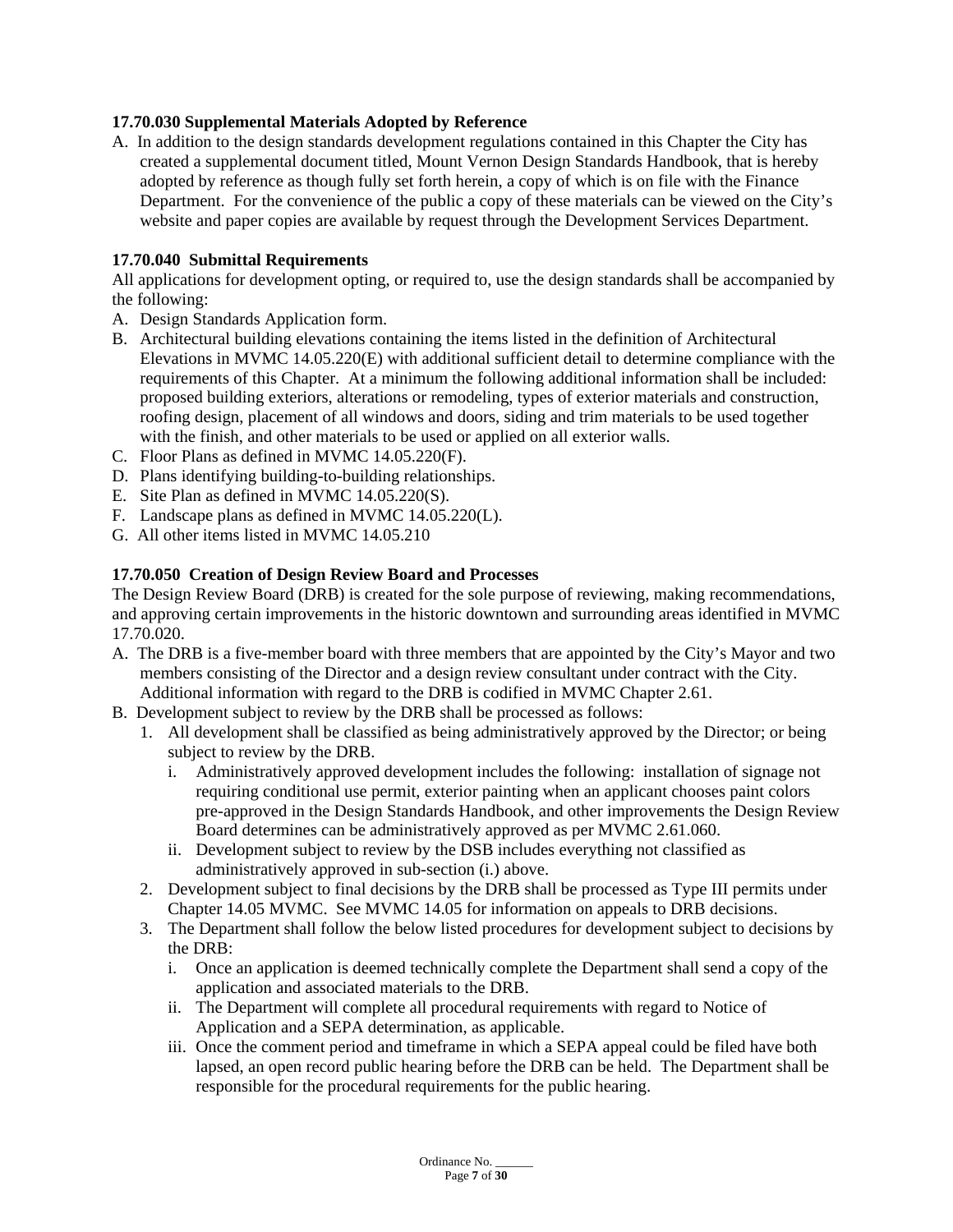- iv. The Department shall be responsible for transmitting the DRBs recommendation or decision to the applicant within 10 days of the hearing.
- 5. The Department shall follow the below listed procedures for development subject to recommendations by the DRB:
	- i. Once an application is deemed technically complete the Department shall send a copy of the application and associated materials to the DRB. The DRB members shall have ten calendar days within which to submit written comments on the subject application.
	- ii. The Department will complete all procedural requirements with regard to Notice of Application and a SEPA determination, as applicable.
	- iii. All comments from the DRB received by the Department within the ten calendar day timeframe shall be summarized and appended to the Staff Report from the Director to the Hearing Examiner. At a minimum comments from the Director and Design Review Consultant shall be summarized and appended to the Staff Report in the event the other members of the DRB do not provide comments to the Department.
- C. An applicant may request administrative approval of an application or portions thereof that would otherwise require a public hearing before the DRB if the application conforms to the specific requirements of Chapter 17.70 MVMC. The Director shall process a request for administrative approval as follows:
	- 1. The Department shall send a copy of the request for an administrative approval along with the underlying application and associated materials to the DRB. The Director shall ask the DRB members to comment, in writing, within 10 calendar days as to whether they believe the application complies with Chapter 17.70 MVMC or by identifying design elements that they believe do not comply with the specific requirements of Chapter 17.70 MVMC.
	- 2. If the Director receives comments from DRB that elements of an application do not comply with Chapter 17.70 MVMC, the Director shall deny the applicant's request for administrative approval.
- D. To the extent possible, the DRB will be contacted by the Department via email with application materials provided electronically.

# **17.70.060 Approval Authorities and Processes**

- A. The Director shall perform design review for all proposals which require no review or other approval by the Hearing Examiner or DRB.
- B. All decisions and recommendations from the Director shall be based on recommendation(s) from a licensed architect or professional building designer with demonstrated experience that shall be under contract with the Department to complete such reviews.
- C. For proposals reviewed by the Hearing Examiner or Design Review Board, the Department shall perform design review and forward its recommendation to the Hearing Examiner or DRB for the final decision.
- D. Those making recommendations and the approval authority for all proposals subject to Design Review are listed in the following table.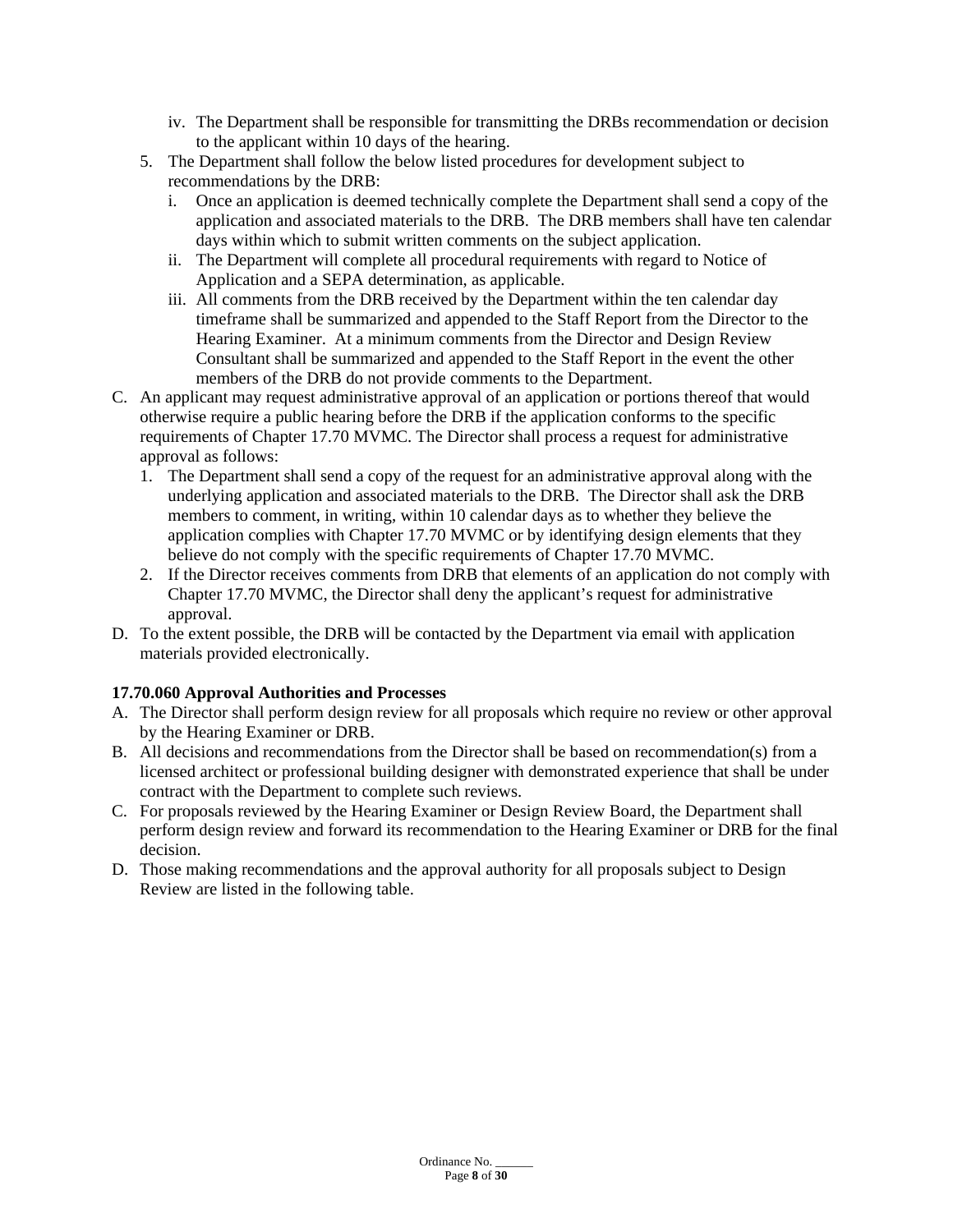#### **TABLE 17.70.060(E):**

| <b>TYPE OF PROPOSAL</b>                                                                                                                                                                                                                                                                                                                                                                                                                                                   | <b>RECOMMENDATION(S)</b><br><b>MADE BY:</b>                                                                             | <b>APPROVAL</b><br><b>AUTHORITY</b> |
|---------------------------------------------------------------------------------------------------------------------------------------------------------------------------------------------------------------------------------------------------------------------------------------------------------------------------------------------------------------------------------------------------------------------------------------------------------------------------|-------------------------------------------------------------------------------------------------------------------------|-------------------------------------|
| Development located in the Historic Downtown and<br>Surrounding Areas when it meets the following<br>criteria:<br>All Planned Unit Development Applications<br>1.<br>All plats with an average lot size of 7,600 s.f. or<br>2.<br>smaller<br>All multi-family or duplex developments<br>3.<br>requiring a Conditional Use Permit                                                                                                                                          | Hearing Examiner with the<br>Design Review Board making a<br>recommendation to the Hearing<br>Examiner                  | City Council                        |
| Development located in the Historic Downtown and<br>Surrounding Areas when it meets the following<br>criteria:<br>1. Does not require approval by the Hearing<br>Examiner or City Council; and,<br>2. Is not classified as an Administrative Approval*<br>in the Historic Downtown and Surrounding areas                                                                                                                                                                  | Director                                                                                                                | Design Review<br>Board              |
| Development located in the Historic Downtown and<br>Surrounding Areas when it includes requests for<br>design review modifications per MVMC 17.70.070<br>for the following types of projects if they have<br>already been approved by the City Council:<br>All Planned Unit Development Applications<br>1.<br>All plats with an average lot size of 7,600 s.f. or<br>2.<br>smaller<br>All multi-family or duplex developments<br>3.<br>requiring a Conditional Use Permit | Director with the Design Review<br>Board making a<br>recommendation to the Director                                     | Hearing Examiner                    |
| Development located in the Historic Downtown and<br>Surrounding Areas when it meets the following<br>criteria:<br>Does not require approval by the Hearing<br>1.<br>Examiner or City Council; and,<br>Is classified as an Administrative Approval* in<br>2.<br>the Historic Downtown and Surrounding areas                                                                                                                                                                | Not Applicable                                                                                                          | Director                            |
| Development located in the Historic Downtown and<br>Surrounding Areas classified as ordinary<br>maintenance and repairs per the definition of such<br>found in MVMC 17.17.015<br>$\cdots$ $\cdots$                                                                                                                                                                                                                                                                        | Director to confirm that the<br>proposed project complies with<br>the definition of Ordinary<br>Maintenance and Repairs | Not Applicable                      |

\*See MVMC 17.70.050(B) for the definition of administrative approval

- E. Consistent with MVMC 14.05.080(G) when design review is a required approval for a project with multiple permit applications/approvals design review shall be consolidated with the other permit approvals being processed concurrently. When consolidated with other approvals the Director and/or the Design Review Board shall complete design review and forward its recommendation to the appropriate approval authority to be part of the decision or recommendation.
- F. The design review standards codified within this Chapter are supplemental to other development regulations contained within the MVMC. Should a standard found within this Chapter conflict with requirements contained elsewhere in the Mount Vernon Municipal Code, the standards in this Chapter shall prevail.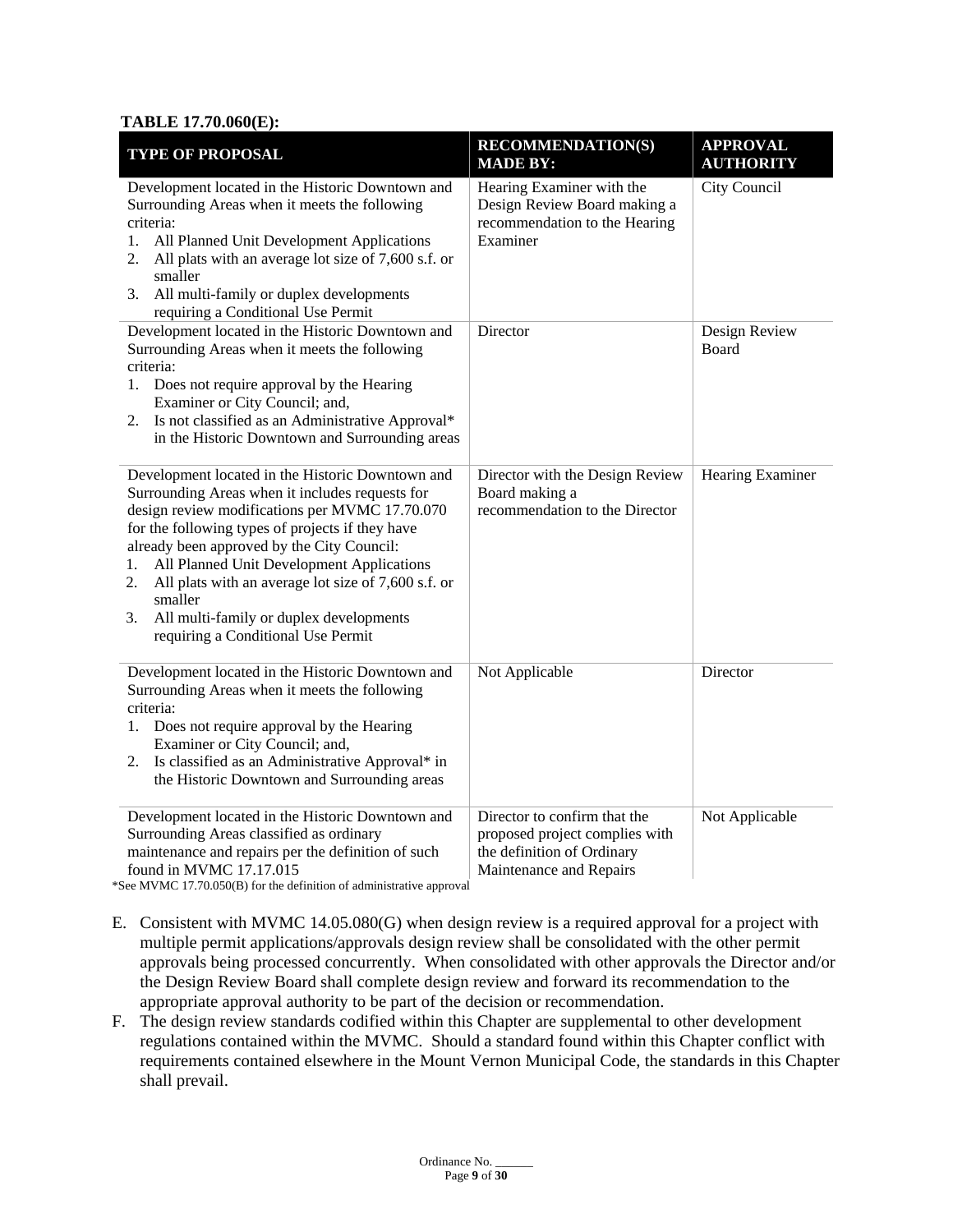- G. Compliance with the standards set forth in this Chapter shall be demonstrated with the submittal of the plans and materials listed within MVMC Chapter 14.05.210 and 17.70.040.
- H. Part of Pre-Application Review can include design review. To expedite applications and reduce development costs, the City of Mount Vernon offers a "predesign development" general information meeting for applications subject to design review requirements. This meeting can be scheduled before, after, or in conjunction with pre-application meetings required by MVMC Chapter 14.05.
	- 1. Predesign development meetings provide input from relevant department staff, the Director, and design review consultant regarding requirements needed for a proposed project, such as site design, required improvements and conformance with the applicable design standards.
	- 2. This informal process helps alert developers to potential issues prior to expending resources on plans that may need alterations to meet City regulations.
- I. The decision of the design review authority (i.e. City Council, Design Review Board, or Director) shall be documented and incorporated into the accompanying approvals, if any, for the permit, land use action, or other approval, and shall be binding on the applicant and his successors in interest. The City may reduce the approval to a document or plan which shall be incorporated into the approved plans for the project. For example, specific conditions for the creation and location of open space pursuant to a requirement of the design review process may be incorporated into a subdivision approval.

# **17.70.070 Modifications**

The Director, Hearing Examiner, or DRB shall not consider, recommend approval, or approve any deviation from municipal code requirements found within Titles 12 to 17 of the MVMC, except as allowed below in sub-section (A) of this Chapter. Approval to deviate from standards not expressly allowed in the following sub-section (A) must be obtained through deviation, amendment, or variance processes codified within Titles 16 and 17, not through the design standards process.

- A. This Chapter authorizes the design review authority to allow the following development standards except for lots abutting arterials:
	- 1. Single-Family Residential Uses, Plats and PUDs and Duplex Developments.
		- i. Front yard setback: front yard setback may be reduced not less than 10 feet from property line, access easement, or back of sidewalk. The front of private garages shall maintain at least 20 feet from the back of sidewalk, property line, or access easement.
		- ii. Rear yard setback: not less than 10 feet.
		- iii. Side yard setback: not less than five feet for single-story homes; provided, that nothing (i.e., eaves, bay windows, enclosed stair landings, chimneys, etc.) will be allowed to project into this reduced side yard setback area. For structures that have more than one story the side yard setback shall be a minimum of five feet with the total of the two side yards being not less than 15 feet. Where the side yard setback is six feet or more the eaves of a structure may project no more than 12 inches into the side yard.
		- iv. To protect privacy, windows facing the side yard shall be offset from the adjacent residence.
		- v. The installation of fences, walls or hedges shall be required.
		- vi. Lot Coverage. For detached single-family residential lots of any size the land covered by buildings shall be no more than 40 percent.
	- 2. Multifamily Residential Uses and Developments.
		- i. Front yard setback: not less than 10 feet from property line, back of sidewalk, or access easement. The front of private garages shall maintain at least 20 feet from the back of sidewalk, property line, or access easement or from edge of pavement on private streets;
		- ii. Side and rear yard setbacks: when adjacent to single-family residential zones the minimum building setback from the common property line shall be 20 feet, otherwise the minimum setback may be reduced to 10 feet for single-story buildings and 15 feet for multistory buildings.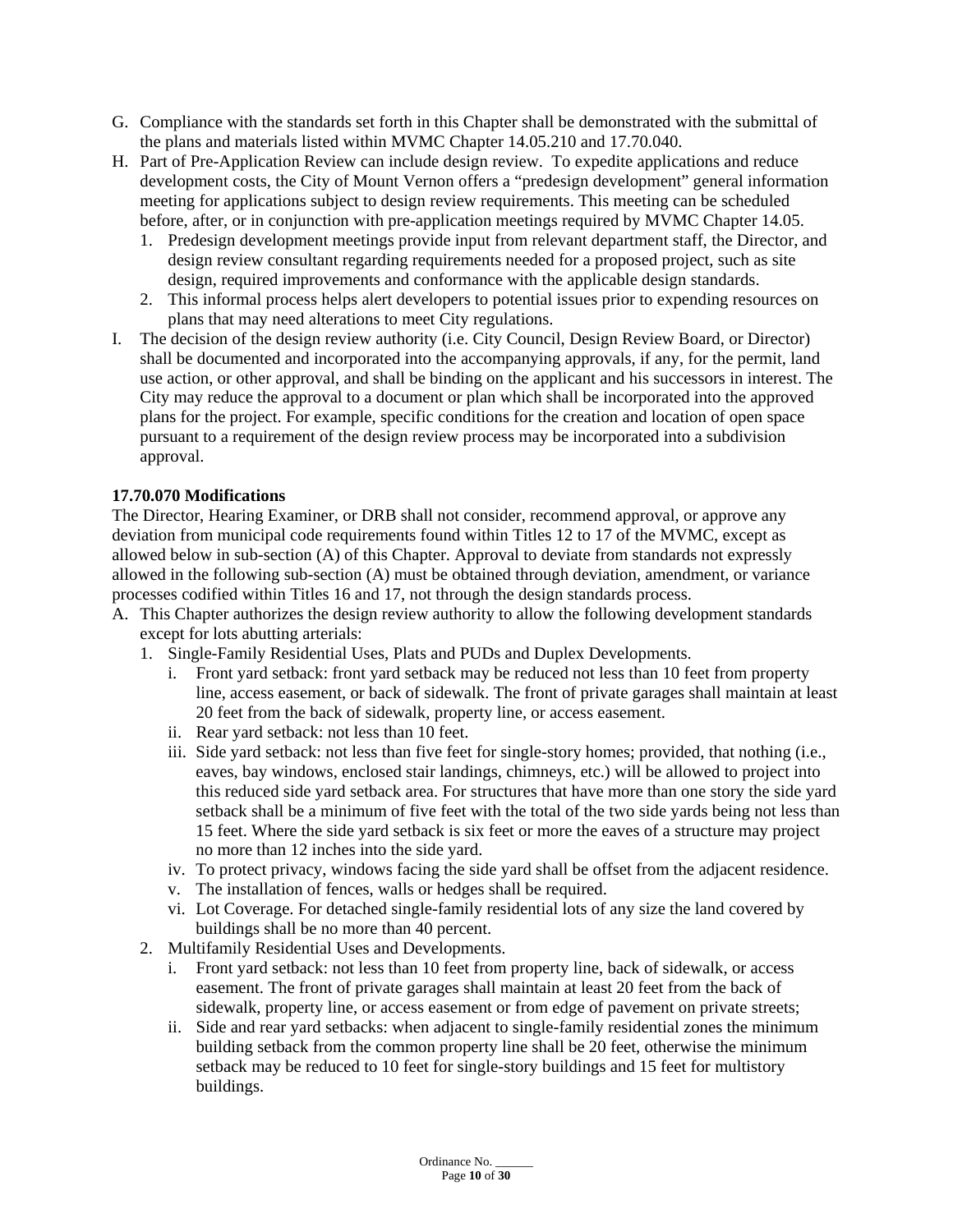# **17.70.080 Waivers**

An applicant may request waiver(s) from element(s) of design review that do not strictly conform to the specific requirements of this Chapter. Waivers to specific required elements of the design standards may be approved by the Director or DRB if they are the approval authority for the overall project; and the Hearing Examiner for projects where design review was previously approved by the City Council as part of a PUD, plat, or CUP. Waivers shall be approved in limited circumstances and only when an applicant demonstrates all of the following criteria have been satisfied:

- A. The alternative design represents an equivalent or superior design solution to what would otherwise be achieved by rigidly applying specific requirements.
- B. The alternative design meets the intent of the general requirements of Chapter 17.70, Design Review.
- C. Unique and unusual circumstances exist that warrants a modification from the standard requirement.
- D. Modifications from standard requirements will not be approved in circumstances where the applicant is seeking a modification for primarily financial reasons; i.e., the cost of certain façade treatments or use of specified materials are not the type of items that will be taken into consideration when determining whether or not a modification will be granted.

**SECTION FOUR.** Section 14.05.050, Permit Types, of the Mount Vernon Municipal Code is hereby repealed and reenacted with the new section to read as follows:

# **14.05.050 Permit types.**

A. Permits Classified by Type. Applications for development permits shall be categorized and processed as one or more of the six permit types described in subsection B of this section. Where applications are categorized as more than one type, the code that pertains to the application needs to be evaluated as more than one procedural process is available depending on specific circumstances particular to that application. Applications shall be classified in accordance with the table in MVMC 14.05.060; provided, that shoreline permits under the shoreline management master program shall be processed as described in that program; and that annexations shall be processed according to Chapter 35A.14 RCW. Annexations shall also be subject to additional City specific submittal and procedural requirements as outlined within this Chapter.

B. Permit Types.

- 1. Type I Administrative Review without Notice. Type I applications are those applications where a final decision is made by the Director or the Director's designee without public notice or a public hearing. That decision may be appealed in an open record appeal hearing to the Hearing Examiner. The Hearing Examiner decision may be appealed in a closed record appeal to the City Council. An applicant can file an appeal to the building code board of appeals following the Director's decision for matters concerning the suitability of alternative building materials, the suitability of alternative methods of construction, or interpretation of building regulations.
- 2. Type II Administrative Review with Notice. Type II applications are those applications where a final decision is made by the Director or the Director's designee after public notice, but without a public hearing. That decision may be appealed in an open record appeal hearing to the Hearing Examiner. The Hearing Examiner decision may be appealed in a closed record appeal to the City Council; for all type II Permits except permits authorizing Temporary Homeless Encampments which shall be subject to appeal to the Skagit County Superior Court as provided in Chapter 36.70 RCW.
- 3. Type III Hearing Examiner or Design Review Board Review with Public Hearing. Type III applications are those applications that require an open record hearing before the Hearing Examiner or the Design Review Board and for which the Hearing Examiner or Design Review Board makes the final decision. For all applications subject to a decision by the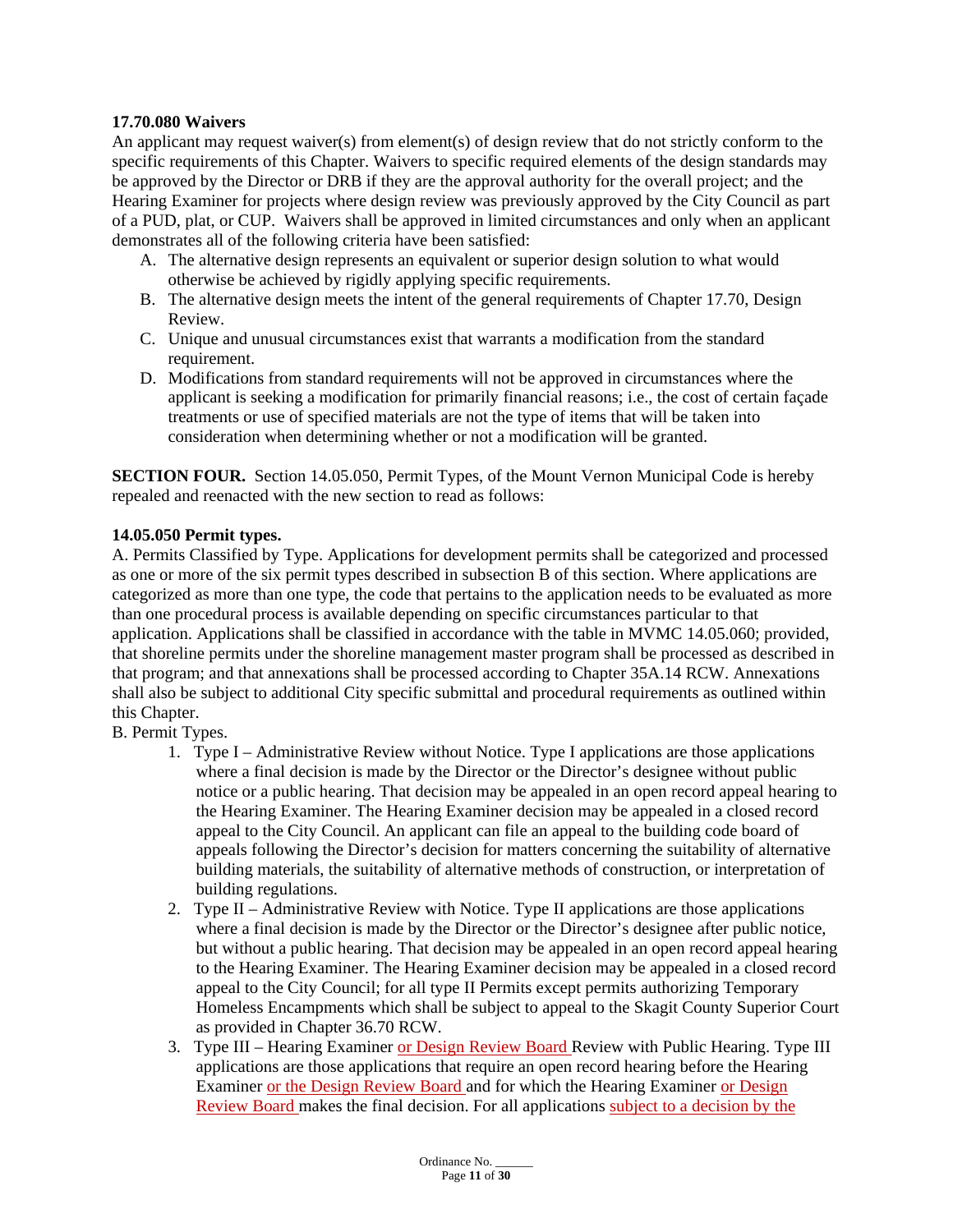Hearing Examiner, except variances, the Hearing Examiner decision may be appealed in a closed record appeal to the City Council. Appeals for variances go to superior court, except appeals of Hearing Examiner shoreline variance decisions go to the City Council. Appeals to Design Review Board decisions may be appealed in a closed record appeal to the Hearing Examiner.

- 4. Type IV Council Review with Public Hearing. Type IV applications are those applications that require an open record predecision hearing before the Hearing Examiner or Planning Commission, and for which the Hearing Examiner or Planning Commission action is only a recommendation to the City Council. The City Council shall make the final decision after a closed record hearing on Type IV actions.
- 5. Type V Council Review without Hearing. Type V applications are those applications that do not require a public hearing and for which a final decision is made by the City Council.
- 6. Type VI Legislative. Type VI applications are those applications that require legislative action by the City Council at an open record hearing after one or more open record public hearing(s) and a recommendation from the Planning Commission, with the exception of street vacations which shall only have one open record public hearing before the City Council.

C. Permits Not Classified by This Chapter. If this Chapter does not expressly provide for review using one of the six types of procedures and a specific procedure is not specified by law, or if there are conflicting procedural requirements, the Director shall classify the application as one of the six procedural types and it will be processed accordingly. Questions about what procedure is appropriate shall be resolved in favor of the type providing the greatest public notice and opportunity to participate.

**SECTION FIVE.** Section 14.05.060, Permit Classification Table, of the Mount Vernon Municipal Code is hereby repealed and reenacted with the new section to read as follows:

| <b>Land Use Permit/Action</b>                                                                    | <b>Permit Type</b> |              |     |    |   |    |  |  |
|--------------------------------------------------------------------------------------------------|--------------------|--------------|-----|----|---|----|--|--|
|                                                                                                  | $\mathbf I$        | $\mathbf{I}$ | III | IV | V | VI |  |  |
| <b>Administrative Determination</b>                                                              | X                  |              |     |    |   |    |  |  |
| <b>Binding Site Plan</b>                                                                         |                    | X            |     |    |   |    |  |  |
| Boundary Line Adjustment                                                                         | X                  |              |     |    |   |    |  |  |
| <b>Building Permit SEPA Exempt</b>                                                               | X                  |              |     |    |   |    |  |  |
| Code Interpretation                                                                              | X                  |              |     |    |   |    |  |  |
| Comprehensive Plan Map (and Rezone) or Text<br><b>Amendments</b>                                 |                    |              |     |    |   | X  |  |  |
| <b>Administrative Conditional Use Permit</b>                                                     |                    | X            |     |    |   |    |  |  |
| <b>Conditional Use Permit</b>                                                                    |                    |              | X   |    |   |    |  |  |
| <b>Conditional Use Permit for EPFs</b>                                                           |                    |              |     | X  |   |    |  |  |
| Critical Area Ordinance Reasonable Use<br>Exception, Variances and Appeals per MVMC<br>15.40.130 |                    |              | X   |    |   |    |  |  |
| Design Review with Building Permit, or<br><b>Administrative Design Review</b>                    | X                  |              |     |    |   |    |  |  |
| Design Review with Hearing Examiner Land<br>Use Permit                                           |                    |              | X   |    |   |    |  |  |

# **14.05.060 Permit classification table.**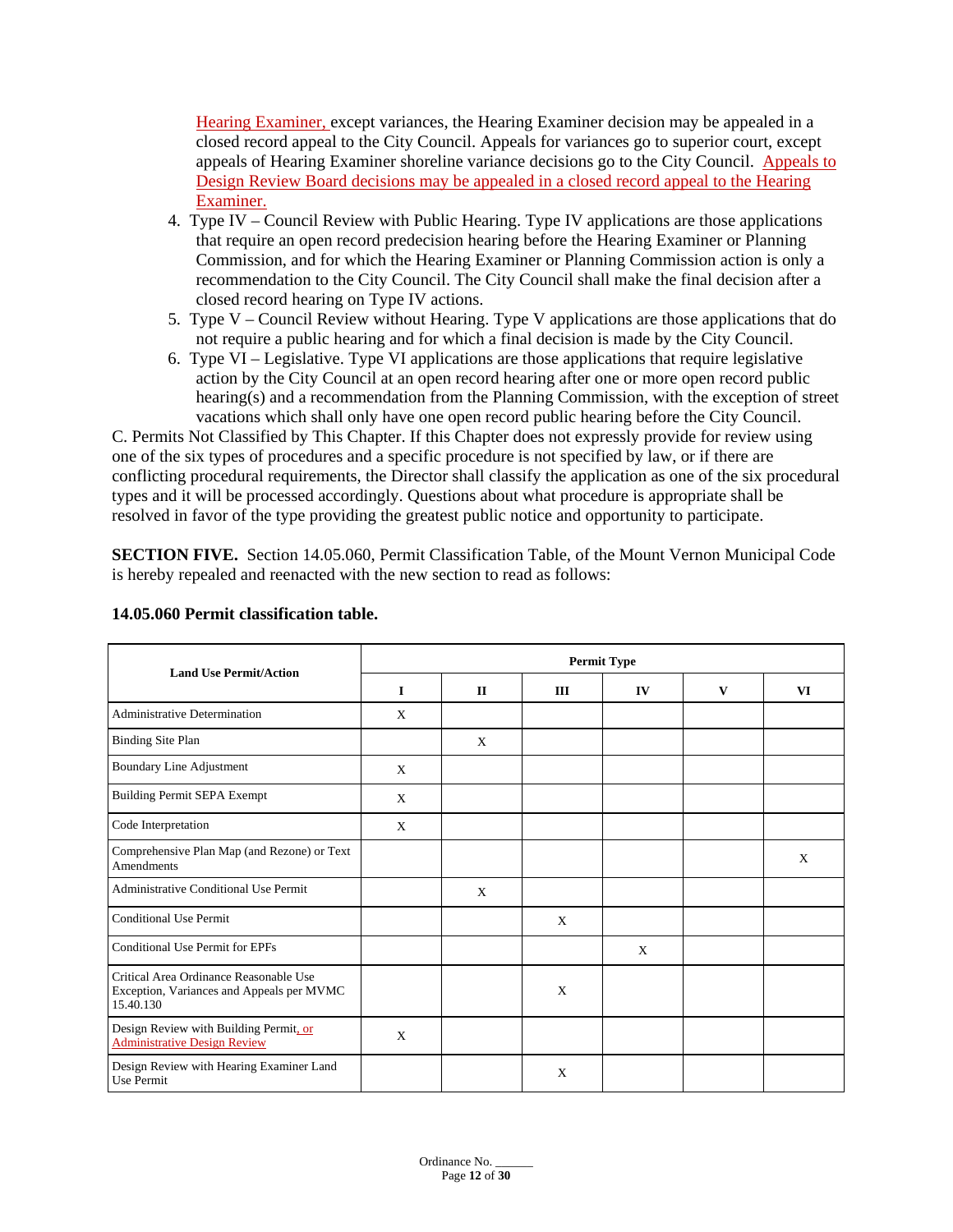|                                                                                                                 | <b>Permit Type</b> |              |                          |    |   |    |  |
|-----------------------------------------------------------------------------------------------------------------|--------------------|--------------|--------------------------|----|---|----|--|
| <b>Land Use Permit/Action</b>                                                                                   | $\bf{I}$           | $\mathbf{I}$ | Ш                        | IV | V | VI |  |
| Design Review by Design Review Board                                                                            |                    |              | $\underline{\mathbf{X}}$ |    |   |    |  |
| Design Review Waiver per Chapter 17.70<br><b>MVMC</b>                                                           | X                  |              | X                        |    |   |    |  |
| Development Regulation Text Amendments to<br>Chapter 3.40 MVMC and MVMC Titles 15, 16<br>and 17                 |                    |              |                          |    |   | X  |  |
| Development Regulation Text Amendments to<br>Chapters Except Chapter 3.40 MVMC and<br>MVMC Titles 15, 16 and 17 |                    |              |                          |    | X |    |  |
| <b>Environmental Review</b>                                                                                     |                    | X            |                          |    |   |    |  |
| Fence or Wall Permit                                                                                            | X                  |              |                          |    |   |    |  |
| Fill and Grade Permit I                                                                                         | X                  |              |                          |    |   |    |  |
| Fill and Grade Permit II                                                                                        |                    | X            |                          |    |   |    |  |
| Floodplain District Development Permit                                                                          |                    |              |                          | X  |   |    |  |
| Historic Structure - Designation                                                                                |                    |              |                          | X  |   |    |  |
| Historic Structure – Exterior Alteration                                                                        |                    | X            |                          |    |   |    |  |
| Home Occupation - Type I or Exemption                                                                           | $\mathbf X$        |              |                          |    |   |    |  |
| Home Occupation - Type II                                                                                       |                    | X            |                          |    |   |    |  |
| Land Clearing Permits and Management Plans                                                                      |                    | X            |                          |    |   |    |  |
| Land Clearing Moratorium Removal                                                                                |                    |              | X                        |    |   |    |  |
| Land Clearing Single-Family Residential<br>Moratorium Exception                                                 |                    | X            |                          |    |   |    |  |
| Landscape Modifications per MVMC 17.93.080                                                                      | $\mathbf X$        |              |                          |    |   |    |  |
| Lot Certification                                                                                               | $\mathbf X$        |              |                          |    |   |    |  |
| Major Modification                                                                                              | X                  | X            | X                        | X  |   |    |  |
| Master Plan Approval per MVMC 17.30.090                                                                         |                    |              |                          | Χ  |   |    |  |
| <b>Minor Modifications</b>                                                                                      | X                  |              |                          |    |   |    |  |
| Model Home Permit                                                                                               | $\mathbf X$        |              |                          |    |   |    |  |
| Nonconforming Use - Ordinary Maintenance or<br>Repair                                                           | X                  |              |                          |    |   |    |  |
| Nonconforming Use - Certificate of Use or<br>Occupancy                                                          | $\mathbf X$        |              |                          |    |   |    |  |
| Nonconforming Use - Special Permission to<br>Enlarge, Expand, or Reconstruct                                    |                    |              |                          | X  |   |    |  |
| Plat, Preliminary                                                                                               |                    |              |                          | X  |   |    |  |
| Plat, Final                                                                                                     |                    |              |                          |    | X |    |  |
| Planned Unit Development                                                                                        |                    |              |                          | X  |   |    |  |
| Rezones Consistent with Comprehensive Plan                                                                      |                    |              |                          | X  |   |    |  |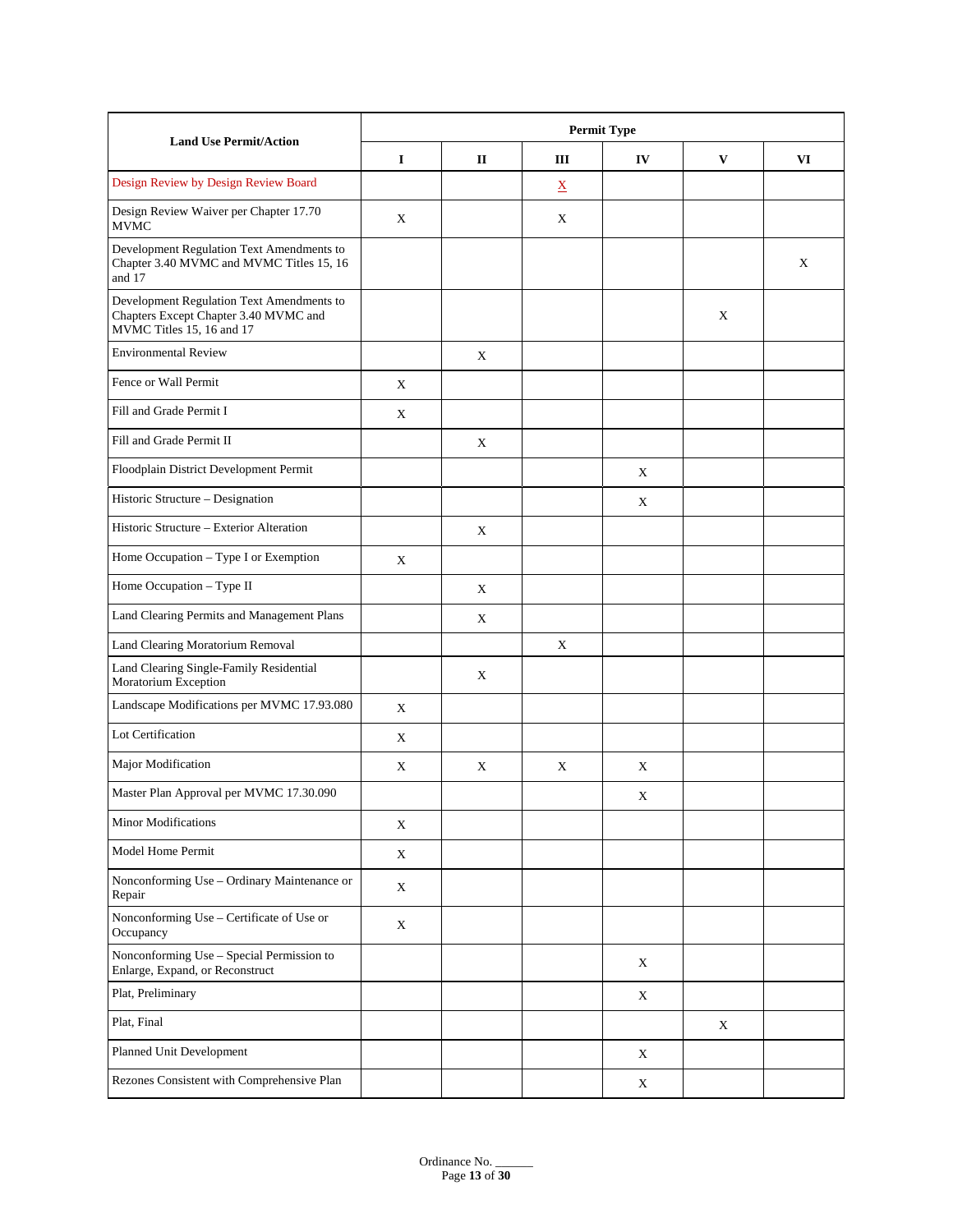| <b>Land Use Permit/Action</b>                                                                                                         | <b>Permit Type</b> |              |     |    |              |    |  |
|---------------------------------------------------------------------------------------------------------------------------------------|--------------------|--------------|-----|----|--------------|----|--|
|                                                                                                                                       | $\mathbf I$        | $\mathbf{I}$ | III | IV | $\mathbf{V}$ | VI |  |
| Shoreline Conditional Use Permit                                                                                                      |                    |              | X   |    |              |    |  |
| Shoreline Exemption                                                                                                                   | X                  |              |     |    |              |    |  |
| Shoreline Substantial Development Permit                                                                                              |                    | Χ            |     |    |              |    |  |
| Shoreline Variance                                                                                                                    |                    |              | X   |    |              |    |  |
| <b>Short Plat</b>                                                                                                                     |                    | X            |     |    |              |    |  |
| Site Plan Approval                                                                                                                    | X                  |              |     |    |              |    |  |
| Site Plan Approval per MVMC 17.39.150                                                                                                 |                    |              |     | X  |              |    |  |
| Special Use Permit                                                                                                                    |                    |              | X   |    |              |    |  |
| Special Use Permit for ADUs                                                                                                           |                    | X            |     |    |              |    |  |
| Street Vacations Subject to Procedural<br>Requirements Outlined in Chapter 35.79 RCW                                                  |                    |              |     |    |              | X  |  |
| Street Design Modifications per Chapter 16.16<br><b>MVMC</b>                                                                          | X                  |              |     |    |              |    |  |
| Temporary Homeless Encampment                                                                                                         |                    | X            |     |    |              |    |  |
| Temporary Use Permit Per Chapter 17.92<br><b>MVMC</b>                                                                                 | X                  |              |     |    |              |    |  |
| Transfer of Development Rights - Certificate of<br><b>Available Rights</b>                                                            | X                  |              |     |    |              |    |  |
| Transfer of Development Rights - Approval to<br>Utilize                                                                               | X                  |              |     |    |              |    |  |
| Transportation Concurrency when > 75 PM Peak<br>Hour Trips Are Generated                                                              |                    |              |     | X  |              |    |  |
| Variances                                                                                                                             |                    |              | X   |    |              |    |  |
| Waivers per MVMC 14.10.110, Chapter 16.20<br>MVMC, and MVMC 17.84.130                                                                 |                    |              |     | X  |              |    |  |
| Zoning Boundary Determination per MVMC<br>17.09.040                                                                                   |                    |              | X   |    |              |    |  |
| Zoning Variances Not Exceeding 20 Percent of<br>Lot Width, Setbacks, Lot Coverage, Building<br>Height, Parking, and Landscape Buffers |                    | X            |     |    |              |    |  |

**SECTION SIX.** Section 14.05.070, Summary of Permit Processes, of the Mount Vernon Municipal Code is hereby repealed and reenacted with the new section to read as follows: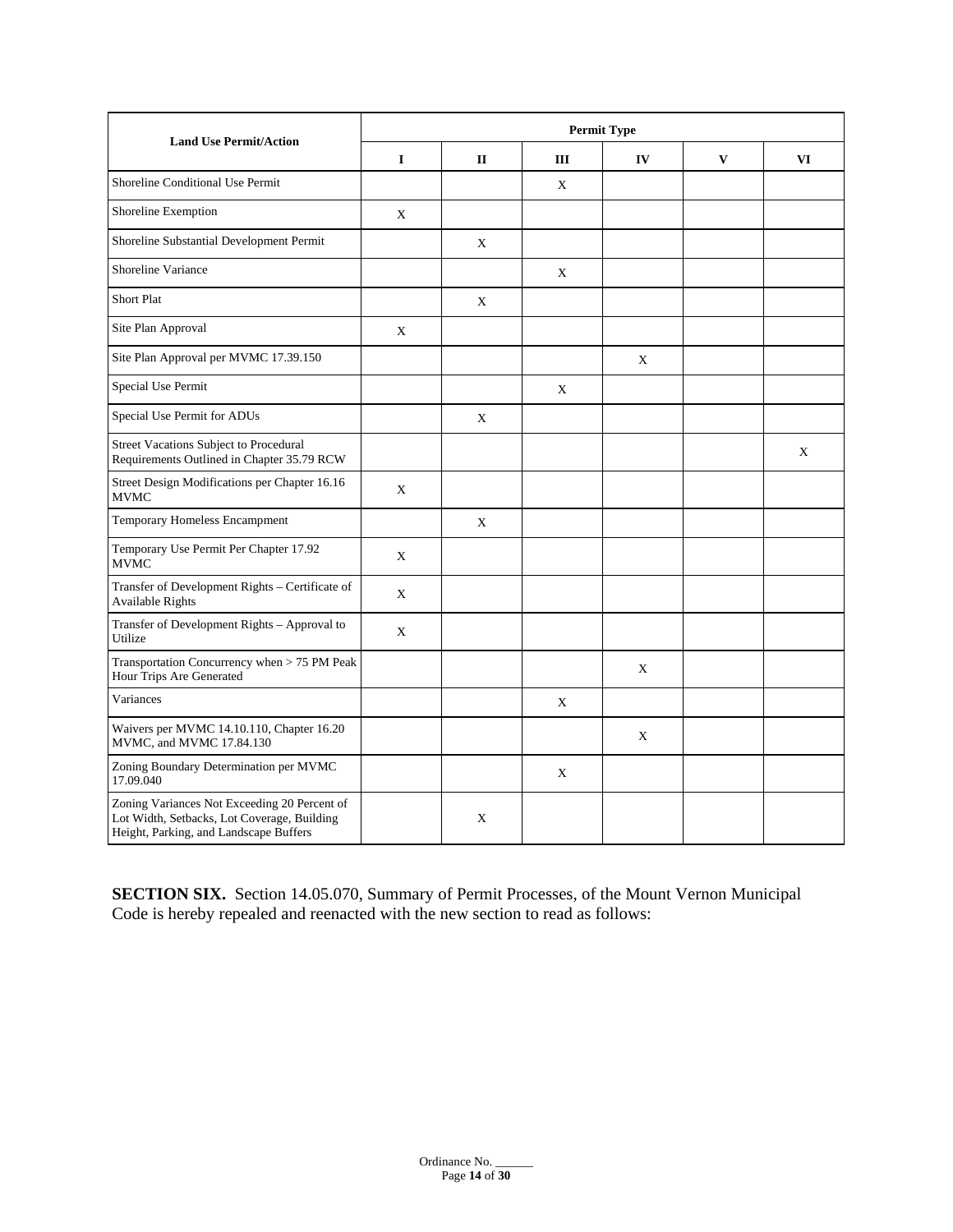| 1100007070 Dummary or permit processes.       | Type I            | <b>Type II</b>                                                                                                                              | <b>Type III</b>                                                                                          | <b>Type IV</b>                                                                                                                                                                                           | <b>Type V</b>                                           | <b>Type VI</b>                                                                                                                                                                                                                         | <b>Shoreline Permits</b><br>and Annexations                                                             |
|-----------------------------------------------|-------------------|---------------------------------------------------------------------------------------------------------------------------------------------|----------------------------------------------------------------------------------------------------------|----------------------------------------------------------------------------------------------------------------------------------------------------------------------------------------------------------|---------------------------------------------------------|----------------------------------------------------------------------------------------------------------------------------------------------------------------------------------------------------------------------------------------|---------------------------------------------------------------------------------------------------------|
| Pre-Application Meeting No                    |                   | Required for short<br>plats, building<br>permits with street<br>improvements,<br>and all other non-<br>single-family<br>residential actions | Required,<br>unless<br>waived by<br>Director                                                             | Required, unless<br>waived by<br>Director                                                                                                                                                                | Required,<br>unless<br>waived by<br>Director            | Required, unless<br>waived by<br>Director                                                                                                                                                                                              | Required, unless<br>waived by<br>Director                                                               |
| Letter of Completeness                        | Required          | Required                                                                                                                                    | Required                                                                                                 | Required                                                                                                                                                                                                 | Required                                                | Required                                                                                                                                                                                                                               | Required                                                                                                |
| Notice of Application                         | N <sub>o</sub>    | Required, unless<br>exempted by<br>MVMC 14.05.040                                                                                           | Required,<br>unless<br>exempted<br>by MVMC<br>14.05.040                                                  | Required, unless<br>exempted by<br><b>MVMC</b><br>14.05.040                                                                                                                                              | Required,<br>unless<br>exempted<br>by MVMC<br>14.05.040 | Required, unless<br>exempted by<br>MVMC 14.05.040                                                                                                                                                                                      | See Chapter<br>35A.14 RCW,<br>Annexation by<br>code cities, or the<br>shoreline master<br>program (SMP) |
| Notice of Hearing                             | Not<br>Applicable | Not Applicable                                                                                                                              | Required                                                                                                 | Required                                                                                                                                                                                                 | Required                                                | Required                                                                                                                                                                                                                               | See Chapter<br>35A.14 RCW or<br>the SMP                                                                 |
| Open Record<br>Pre-Decision Public<br>Hearing | N <sub>o</sub>    | N <sub>0</sub>                                                                                                                              | Yes, before<br>Hearing<br>Examiner or<br>Design<br>Review<br><b>Board</b> to<br>render final<br>decision | Yes, before<br>Hearing<br>Examiner or<br>Planning<br>Commission, as<br>noted in MVMC<br>14.05.080 to<br>make<br>recommendation<br>to City Council<br>for final decision<br>at a closed record<br>hearing | N <sub>o</sub>                                          | Yes, before<br>Planning<br>Commission to<br>make<br>recommendation<br>to City Council for<br>final decision at a<br>closed record<br>hearing except for<br>street vacations<br>which shall be<br>heard only before<br>the City Council | See Chapter<br>35A.14 RCW or<br>the SMP                                                                 |

# **14.05.070 Summary of permit processes.**

|                        | Type I                                                                                                                 | <b>Type II</b>                                                          | <b>Type III</b>                                                                                                                                                                                                                                                  | <b>Type IV</b>                                        | Type V                                               | <b>Type VI</b>                                           | <b>Shoreline</b><br><b>Permits and</b><br><b>Annexations</b> |
|------------------------|------------------------------------------------------------------------------------------------------------------------|-------------------------------------------------------------------------|------------------------------------------------------------------------------------------------------------------------------------------------------------------------------------------------------------------------------------------------------------------|-------------------------------------------------------|------------------------------------------------------|----------------------------------------------------------|--------------------------------------------------------------|
| Administrative Appeal  | Yes, open<br>record appeal<br>hearing before<br>the Hearing<br>Examiner or<br>the building<br>code board of<br>appeals | Yes, open record<br>appeal hearing<br>before the<br>Hearing<br>Examiner | Yes. closed<br>record appeal<br>hearing before<br><b>City Council</b><br>except for<br>variances, and<br>permits<br>authorizing<br>temporary<br>homeless<br>encampments,<br>and<br>development<br>subject to<br>approval by<br>the Design<br><b>Review Board</b> | No                                                    | N <sub>o</sub>                                       | N <sub>o</sub>                                           | See Chapter<br>35A.14 RCW or<br>the SMP                      |
| Notice of Decision     | Required,<br>pursuant to<br><b>MVMC</b><br>14.05.150                                                                   | Required,<br>pursuant to<br><b>MVMC</b><br>14.05.150                    | Required,<br>pursuant to<br><b>MVMC</b><br>14.05.150                                                                                                                                                                                                             | Required,<br>pursuant to<br><b>MVMC</b><br>14.05.150  | Required,<br>pursuant to<br><b>MVMC</b><br>14.05.150 | Required,<br>pursuant to<br><b>MVMC</b><br>14.05.150     | See Chapter<br>35A.14 RCW or<br>the SMP                      |
| Recommendation Made By |                                                                                                                        | Not Applicable Not Applicable                                           | Not<br>Applicable                                                                                                                                                                                                                                                | Review authority Review<br>noted in MVMC<br>14.05.080 | authority<br>noted in<br><b>MVMC</b><br>14.05.080    | Planning<br>Commission<br>except for street<br>vacations | See Chapter<br>35A.14 RCW or<br>the SMP                      |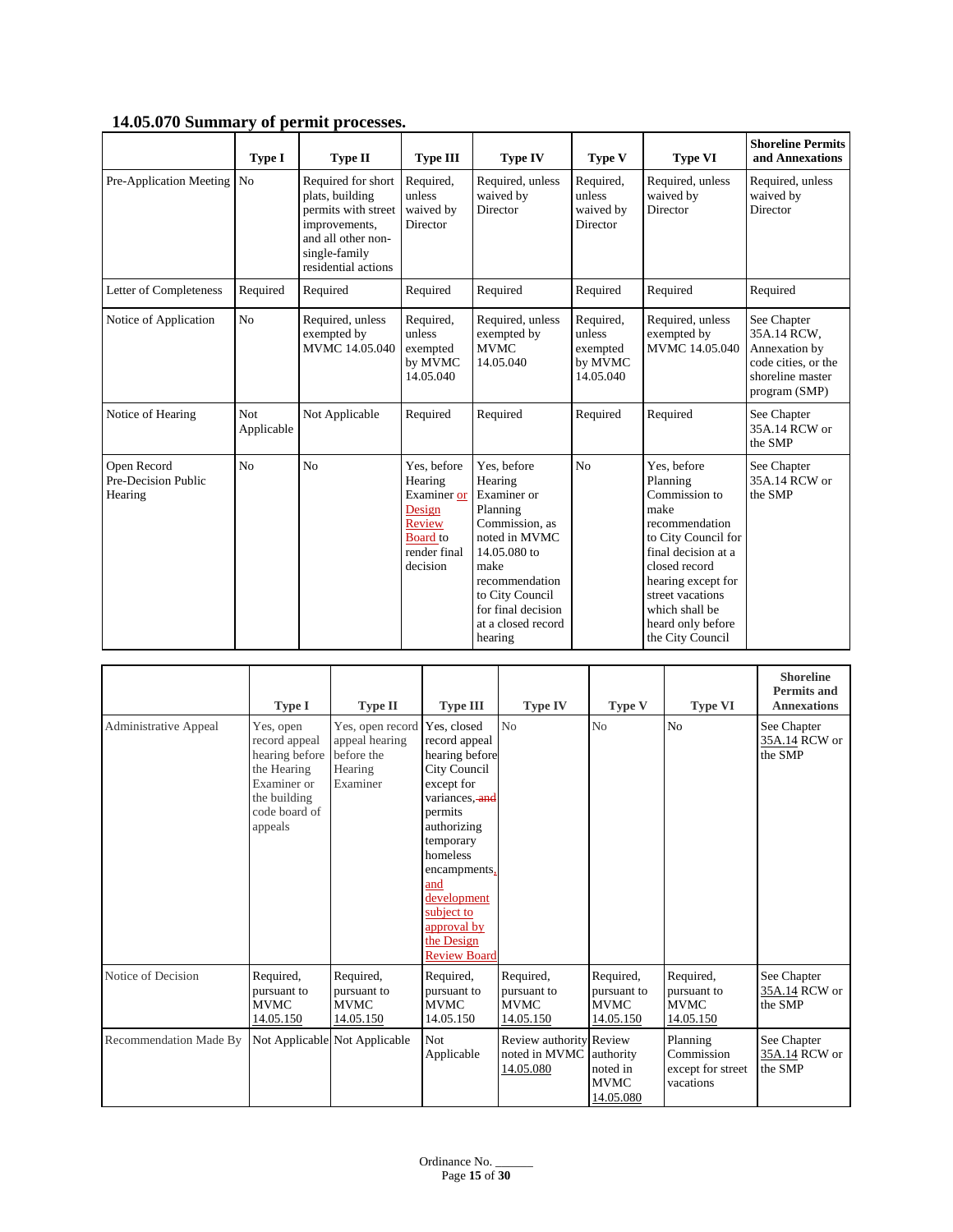|                        | Type I                                                                               | <b>Type II</b>                                                                      | <b>Type III</b>                                                           | <b>Type IV</b>        | <b>Type V</b>         | <b>Type VI</b>        | <b>Shoreline</b><br><b>Permits and</b><br><b>Annexations</b> |
|------------------------|--------------------------------------------------------------------------------------|-------------------------------------------------------------------------------------|---------------------------------------------------------------------------|-----------------------|-----------------------|-----------------------|--------------------------------------------------------------|
| Final Decision Made By | Development<br><b>Services</b><br>Director<br>subject to<br>administrative<br>appeal | Development<br>Services Director Examiner<br>subject to<br>administrative<br>appeal | Hearing<br>subject to<br>administrative<br>appeal except<br>for variances | City Council          | City Council          | City Council          | See Chapter<br>35A.14 RCW or<br>the SMP                      |
| Judicial Appeal        | See MVMC<br>14.05.190                                                                | See MVMC<br>14.05.190                                                               | See MVMC<br>14.05.190                                                     | See MVMC<br>14.05.190 | See MVMC<br>14.05.190 | See MVMC<br>14.05.190 | See Chapter<br>35A.14 RCW or<br>the SMP                      |

**SECTION SEVEN.** Section 14.05.180, Appeals to Council, of the Mount Vernon Municipal Code is hereby repealed and reenacted with the new section to read as follows:

#### **14.05.180 Appeals to council.**

A. Decision Subject to Appeal. Type II and III decisions listed within MVMC [14.05.060](http://www.codepublishing.com/WA/MountVernon/#!/MountVernon14/MountVernon1405.html#14.05.060) (except variances, and permits for Temporary Homeless Encampments, and developments subject to approval by the Design Review Board) may be appealed to the City Council, in writing and must contain the information outlined in MVMC [14.05.160\(](http://www.codepublishing.com/WA/MountVernon/#!/MountVernon14/MountVernon1405.html#14.05.160) $C(3)$ ). However, Type II decisions may only be appealed to the City Council after they have been appealed to the Hearing Examiner; and the appellant is appealing the Hearing Examiner decision to the City Council.

B. Time for Appeal. Any such appeal must be filed by a party of record aggrieved by the decision and shall submit the appeal to the CEDD, within 14 days from the date of the report decision. The appeal must contain the information outlined in MVMC [14.05.160\(](http://www.codepublishing.com/WA/MountVernon/#!/MountVernon14/MountVernon1405.html#14.05.160)C).

C. Transmittal of Record to Council. The CEDD shall forward to the members of the City Council all of the pertinent documents, including the written decision, findings and conclusions of the examiner, the notice of appeal, and additional letters submitted by the parties of record.

D. Council Review Procedures. No open record public hearing shall be held by the City Council. All meetings of the Mount Vernon City Council shall be in accordance with Chapter [42.30](http://www.codepublishing.com/cgi-bin/rcw.pl?cite=42.30) RCW, and all persons shall be permitted to attend any meeting of the City Council except as otherwise provided in Chapter [42.30](http://www.codepublishing.com/cgi-bin/rcw.pl?cite=42.30) RCW.

E. Council Evaluation Criteria. The consideration by the City Council shall be based solely upon the record, the Hearing Examiner report, the appeal and additional submissions by parties.

F. Closed Record Hearing – Additional Evidence. No or limited new evidence or information will be allowed to be submitted and only appeal argument allowed. New or additional evidence or testimony shall be accepted by the City Council only upon a showing by the party offering the evidence that the evidence could not reasonably have been available at the time of the hearing before the examiner; or that relevant information that, in the opinion of the council, was improperly excluded by the examiner. Appellants who believe that information was improperly excluded, or that they have new evidence that could not reasonably have been available at the time of the hearing below, must specifically request, in writing, prior to the closed record appeal hearing, that the information be made part of the record. The request shall describe the information excluded, its relevance to the issues appealed, the reason(s) that the information was excluded by the hearing body/officer, why the hearing body/officer erred in excluding the information, or why it could not reasonably have been available at the time of the hearing below. No reference to excluded information shall be made in any presentation to the City Council on the merits, written or oral, until the City Council has determined that the information should be admitted. If the council determines that additional evidence is required, the council shall remand the matter to the examiner for reconsideration and receipt of additional evidence. The cost of transcription of the hearing record shall be borne by the appellant. In the absence of an order by the City Council authorizing new or additional evidence or testimony, and a remand to the Hearing Examiner for receipt of such evidence or testimony, it shall be presumed that no new or additional evidence or testimony has been accepted by the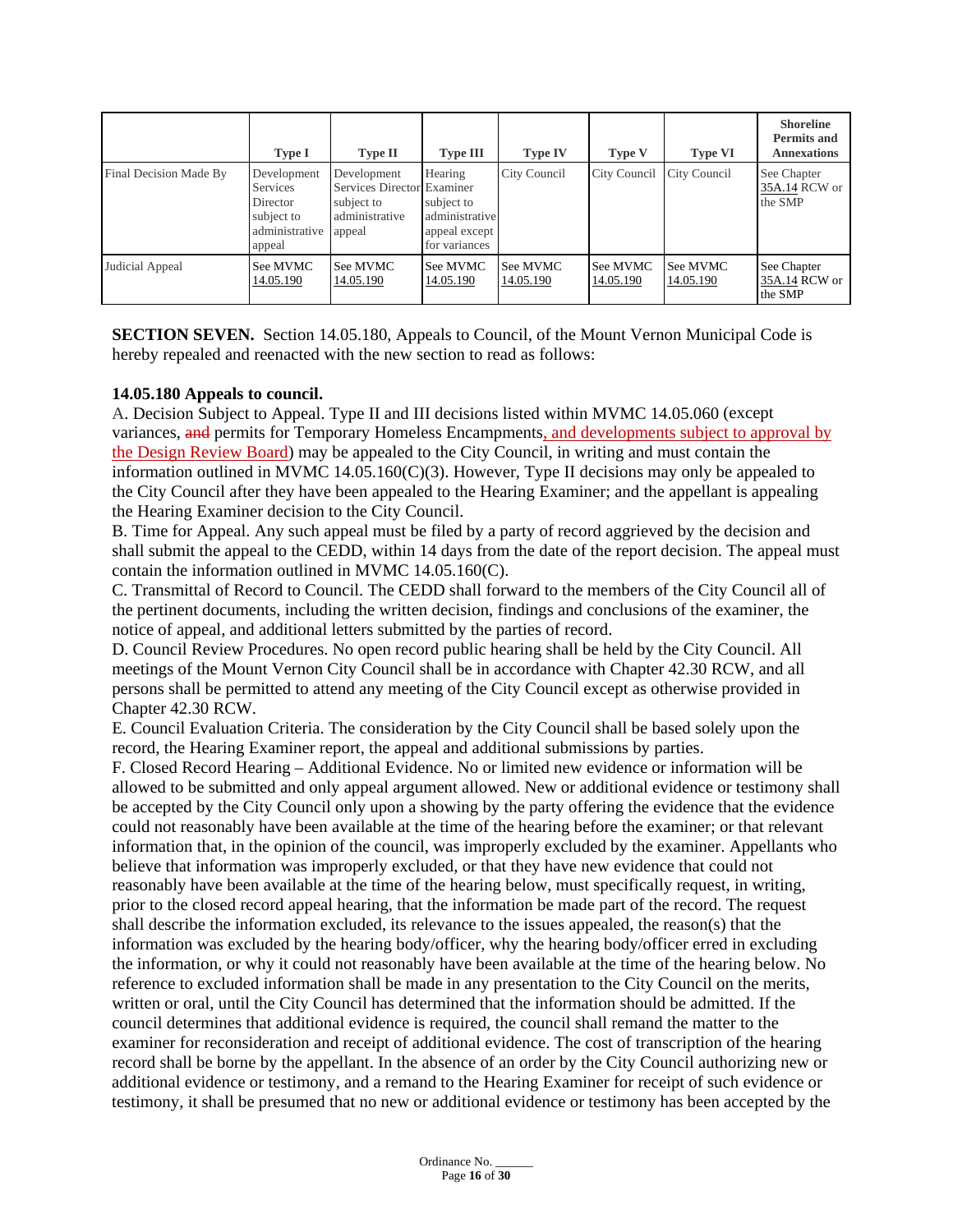City Council, and that the record before the City Council is identical to the hearing record before the Hearing Examiner.

G. Council Action. If, after examination of the project record for an appeal of a decision of the Hearing Examiner, the council determines that a substantial error in fact or law exists in the record the council may remand the application to examiner for reconsideration, modify the decision, or reverse the decision. H. Decision Documentation. The decision of the City Council shall be in writing and shall specify any modified or amended findings and conclusions other than those set forth in the report of the Hearing Examiner. Each material finding shall be supported by substantial evidence in the record. The burden of proof shall rest with the appellant.

I. Council Action Final. The action of the council approving, modifying or rejecting a decision or recommendation of the examiner shall be final and conclusive unless appealed within the time frames established under MVMC [14.05.190.](http://www.codepublishing.com/WA/MountVernon/#!/MountVernon14/MountVernon1405.html#14.05.190)

**SECTION EIGHT.** Exhibit A, referenced within Mount Vernon Municipal Code 14.15.010, Established, shall include a new fee as follows:

Design Review per MVMC 17.69 and 17.70 100% of Consultant Cost

Design Review required as part of the preliminary plat, short plat, or PUD Process: \$1,000.00 plus 100% of the Design Review consultant cost

Design Review required as part of the final plat, short plat, and/or PUD process: \$500.00 plus 100% of the Design Review consultant cost

Design Review completed as part of a building permit approval: \$250.00 plus 100% of the Design Review consultant cost

Design Review Waiver per MVMC 17.70.080: \$500.00 plus 100% of the design review consultant cost

**SECTION NINE.** A new Chapter shall be created to be named, Chapter 2.61 Design Review Board that shall read as follows:

# **DESIGN REVIEW BOARD**

Sections:

- 2.61.010 Creation of Design Review Board
- 2.61.020 Terms, qualifications and appointment of members
- 2.61.030 Purposes
- 2.61.040 Organization
- 2.61.050 Meeting and Hearing Requirements
- 2.61.060 Projects Subject to Design Review Board

# **2.61.010 Creation of Design Review Board**

A Design Review Board (also referred to as DRB) is hereby created. The Design Review Board shall consist of five (5) members. The Design Review Board shall interpret, review and implement design review as provided by the City's design standards adopted in Chapter 17.70 MVMC.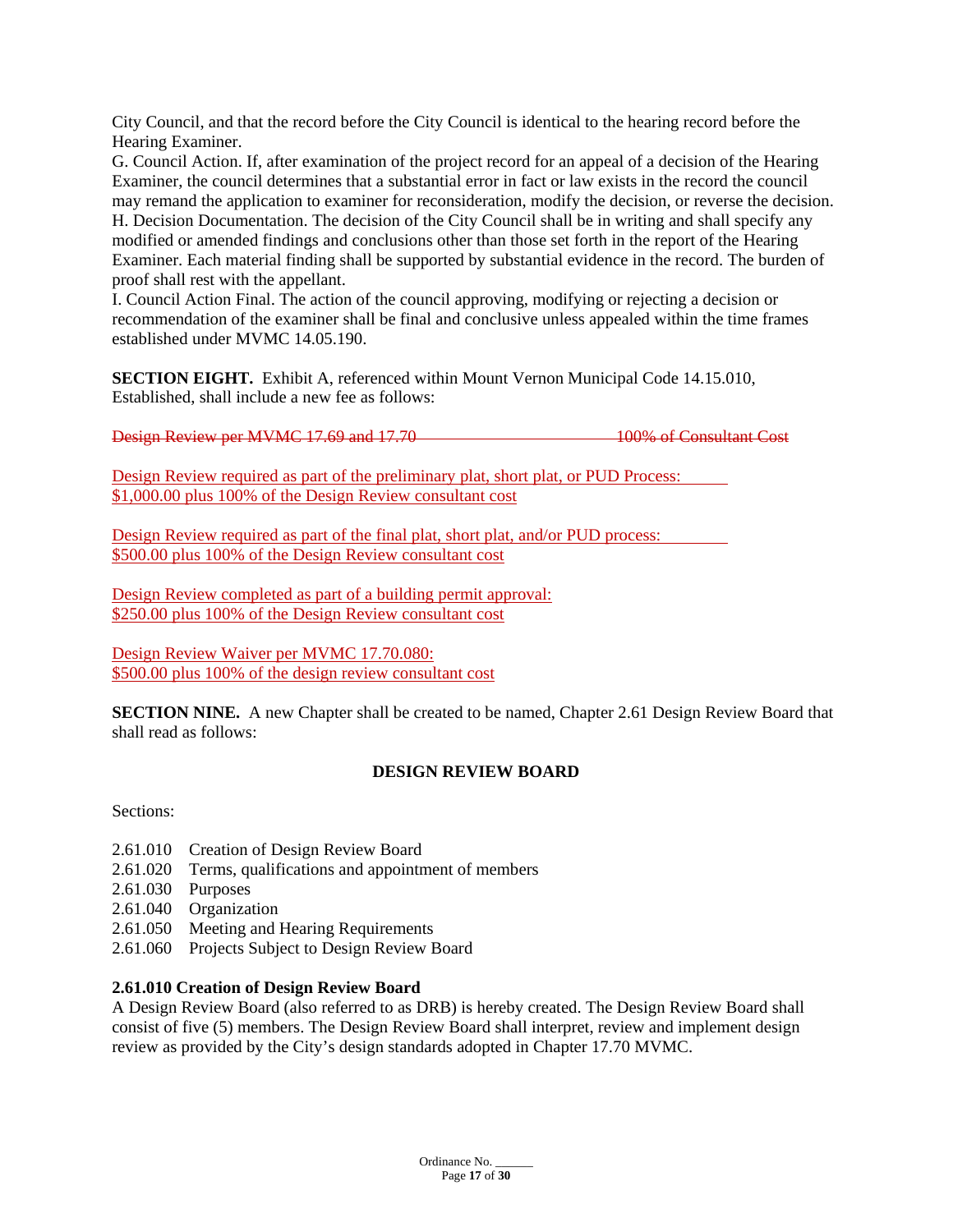# **2.61.020 Terms, qualifications and appointment of members**

A. Members of the Design Review Board shall serve terms of four years. The terms shall be staggered. Terms expire on January 1st but members of the Design Review Board shall continue to serve until their successors are appointed. The Mayor shall appoint a new DRB member to fill vacancies that might arise and such appointments shall be to the end of the vacating member's term.

1. To accomplish terms that are staggered the original appointment of the three members of the DRB not including the Development Services Director or the Design Review Consultant under contract with the City shall be as follows: one (1) for two (2) years, one (1) for three (3) years, and one (1) for four (4) years. Thereafter, appointments shall be four (4) year terms.

- B. Design Review Board members shall have qualifications, skills or demonstrated interest in architecture, City planning, urban design, development or building, and must be able to demonstrate the ability to read and interpret site plans, elevation drawings, landscape plans, architectural details and other design details and specifications as may be depicted on plans. There shall be one (1) member selected by the Mayor from each of the categories listed below:
	- 1. A licensed architect or professional building designer with demonstrated experience.
	- 2. A person owning a business located in the historic downtown and abutting areas defined in MVMC 17.70.020.
	- 3. A member representing the Downtown Association.
- B. The City's Development Services Director or his/her designee and a design review consultant under contract with the City shall be the fourth and fifth members of the board.
- C. Application for Design Review Board Appointment. Individuals wishing to serve, or to be reappointed to serve, on the Design Review Board shall submit a letter of interest to the Development Services Department. The letter of interest shall state which category of subsection B of this section the individual wishes to serve under, and shall cite their experience and credentials in that category. The Mayor shall consider which individual has the most direct experience in that category and give weight in his/her decision to experience over general interest.

#### **2.61.030 Purposes**

The purposes of the Design Review Board are:

- A. Outlined in MVMC 17.70.010.
- B. To implement the procedures related to the City's design review as described in Chapter 17.70 MVMC.
- C. To protect and enhance Mount Vernon's small town characteristics by assuring that decisions on design reflect the intent of the City's design standards.
- D. To make suggestions on design alternatives which meet the needs of the property or business owner and which are consistent with and meet the intent of the City's design standards.

#### **2.61.040 Organization**

The City's Design Review Board shall be organized as follows:

- A. Chair and Vice Chair. At the first meeting of each year, the members of the City Design Review Board (DRB) shall elect a chair and vice chair, who shall serve in such capacity for that year. The chair shall preside over the meetings of the DRB and exercise all the powers incident to the office. The vice chair shall serve in the capacity of chair only in the chair's absence.
- B. The City's Development Services Department shall provide administrative staff charged with keeping the record of all meetings and hearings of the DRB. In addition, the Department shall provide the Design Review Board with such assistance as is reasonably necessary to enable it to perform its functions and duties. Staff assistance shall include, but not be limited to, providing public notice of DRB hearings, the making of recommendations in staff reports to the DRB on specific projects, general planning and instruction.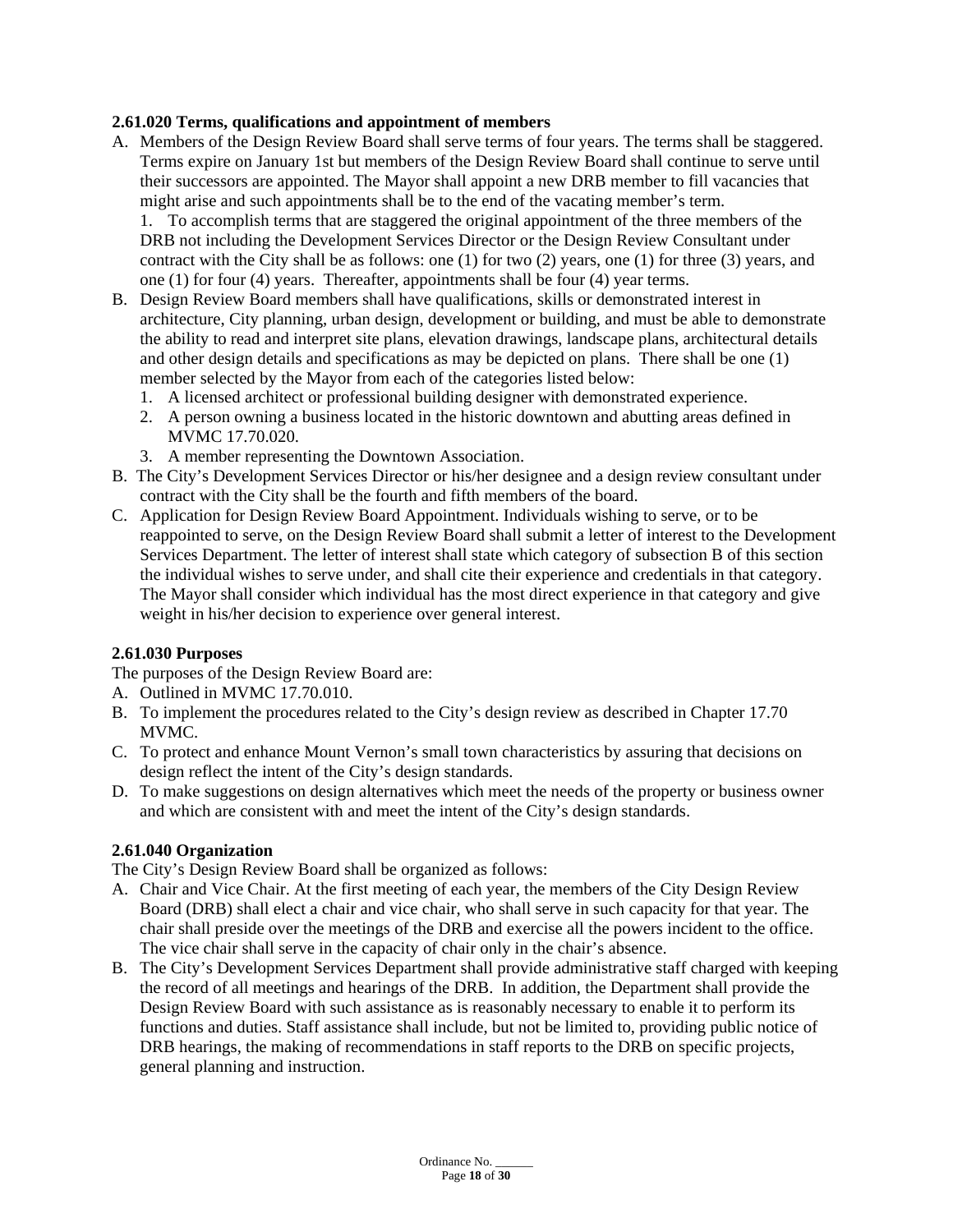# **2.61.050 Meeting and Hearing Requirements**

- A. Public notice consistent with Chapter 14.05 MVMC shall be provided in advance of all DRB meetings and hearings.
- B. Open Meetings. All meetings and hearings of the DRB shall be open and public in accordance with Chapter 42.30 RCW and all persons shall be permitted to attend any meeting except as otherwise provided in Chapter 42.30 RCW and this Chapter. The DRB shall keep minutes of its hearings and records of all official actions shall be made available to the public upon approval of the minutes by the DRB.
- C. A majority of the DRB shall constitute a quorum for the transaction of business. Any action taken by a majority of those present when those present constitute a quorum shall be deemed and taken as the action of the DRB.
- D. Voting. All actions of the DRB shall be represented by a vote of the five (5) person membership. A simple majority of the members present at the meeting in which action is taken shall approve any action taken. All five (5) members of the DRB are expected to vote.
- E. Conducting Hearings. When a public hearing is held and public comment is presented to the DRB the following rules shall apply:
	- 1. Each speaker is requested to limit their comments to three minutes of speaking time. If a speaker is representing an organization, that speaker shall be granted five minutes of speaking time.
	- 2. Members of the public attending the meeting may only speak if acknowledged by the Chairperson.
	- 3. If audience dialogue becomes disruptive, the Chairperson may recess the meeting or request that the meeting be adjourned.
- F. Procedures. The DRB shall establish its own procedures for the transaction of its business.

# **2.61.60 Projects Subject to Design Review Board**

By majority vote the DRB can create categories of improvements, with associated conditions of approval, to be administratively approved by the Development Services Department consistent with MVMC 17.70.050(B).

**SECTION TEN.** Section 17.15.070, Setbacks, of the Mount Vernon Municipal Code is hereby repealed and reenacted with the new section to read as follows:

#### **17.15.070 Setbacks.**

Minimum setback requirements are as follows:

- A. Front yard: 25 feet on arterial streets and 20 feet on all other streets. Buildings on corner lots and through lots shall observe the minimum setback on both streets;
- B. Side yard: five feet. The total of the two side yards shall be a minimum of 15 feet;
- C. Rear yard: 20 feet. Where a rear yard abuts an alley, accessory buildings such as private garages and carports may be located no closer than eight feet to the rear property line.
- D. For structures subject to design review per Chapter 17.70 MVMC setbacks are found in 17.70.070(A).

**SECTION ELEVEN.** Section 17.15.080, Lot Coverage, of the Mount Vernon Municipal Code is hereby repealed and reenacted with the new section to read as follows:

#### **17.15.080 Maximum land coverage**.

Maximum land coverage by buildings shall be 35 percent; except structures subject to design review per Chapter 17.70 MVMC are allowed to have a maximum land coverage of 40 percent.

**SECTION TWELVE.** A new Section shall be added to Chapter 17.15, R-1 Single-Family Detached Residential District, to be named 17.15.120, Design Review with the new section to read as follows: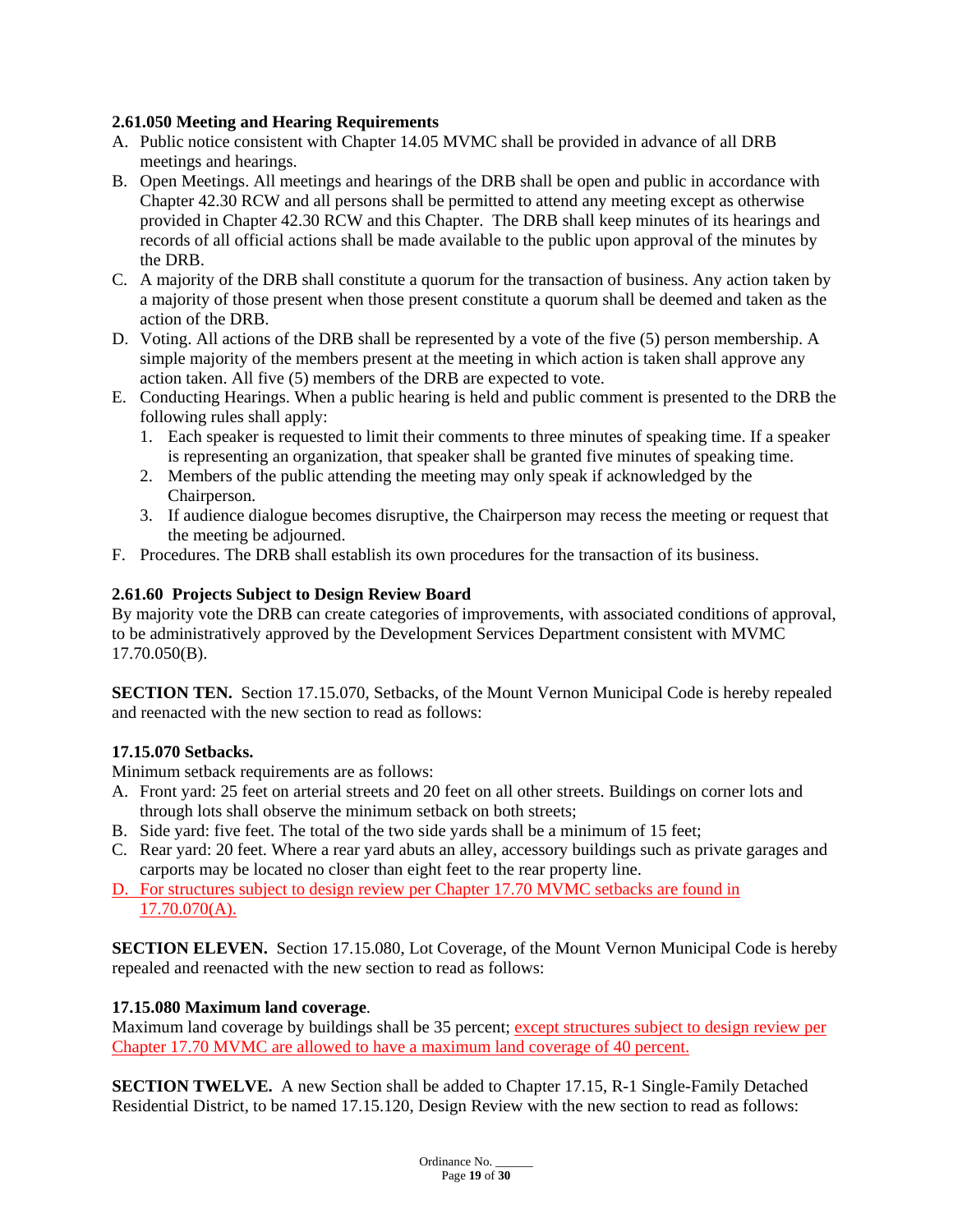# **17.15.120 Design Review**

Certain uses permitted through this Chapter are subject to the development regulations codified in MVMC Chapter 17.70 Design Review.

**SECTION THIRTEEN.** Section 17.18.060, Setbacks – Maximum land coverage – Building height, of the Mount Vernon Municipal Code is hereby repealed and reenacted with the new section to read as follows:

#### **17.18.060 Setbacks – Maximum land coverage – Building height.**

A. Minimum setback requirements are as follows:

- 1. Front yard: 25 feet on arterial streets and 20 feet on all other streets. Buildings on corner lots and through lots shall observe the minimum setback on both streets;
- 2. Side yard: five feet. The total of the two side yards shall be a minimum of 15 feet;
- 3. Rear yard: 20 feet. Where a rear yard abuts an alley, accessory buildings such as private garages and carports may be located no closer than eight feet to the rear property line.
- 4. For structures subject to design review per Chapter 17.70 MVMC setbacks are found in 17.70.070(A).
- B. Maximum land coverage by buildings shall be 35 percent.
- C. Maximum building height shall be two stories, but not more than 35 feet, except that churches may exceed this height with special permission of the City Council.

**SECTION FOURTEEN.** A new Section shall be added to Chapter 17.18, Duplex and Townhouse Residential District, to be named 17.18.100, Design Review with the new section to read as follows:

# **17.18.100 Design Review**

Certain uses permitted through this Chapter are subject to the development regulations codified in MVMC Chapter 17.70 Design Review.

**SECTION FIFTEENTEEN.** Section 17.24.020, Permitted uses, of the Mount Vernon Municipal Code is hereby repealed and reenacted with the new section to read as follows:

# **17.24.020 Permitted uses.**

Permitted primary uses in the R-3 district include:

A. Two-family and townhouse dwelling units that can meet the minimum density requirements of this zone;

B. Multifamily residential developments of 75 dwelling units or less; provided, that no less than 50 percent of the sum of the building footprints shall be in open space, landscaping, and active play or activity areas. The definition of "density for multifamily zoned developments" found in Chapter 17.06

MVMC describes how the maximum density is calculated within this zone;

C. Municipal parks and playgrounds of less than one-half acre;

D. Professional offices, such as medical and dental, under 4,000 square feet in gross floor area, providing the siting criteria of MVMC 17.24.045(A) are met and mitigate the impacts on the neighborhood. (Ord. 3429 § 62, 2008).

**SECTION SIXTEEN.** Section 17.24.060, Setbacks, of the Mount Vernon Municipal Code is hereby repealed and reenacted with the new section to read as follows:

#### **17.24.060 Setbacks.**

Minimum setback requirements are as follows:

Ordinance No. Page **20** of **30**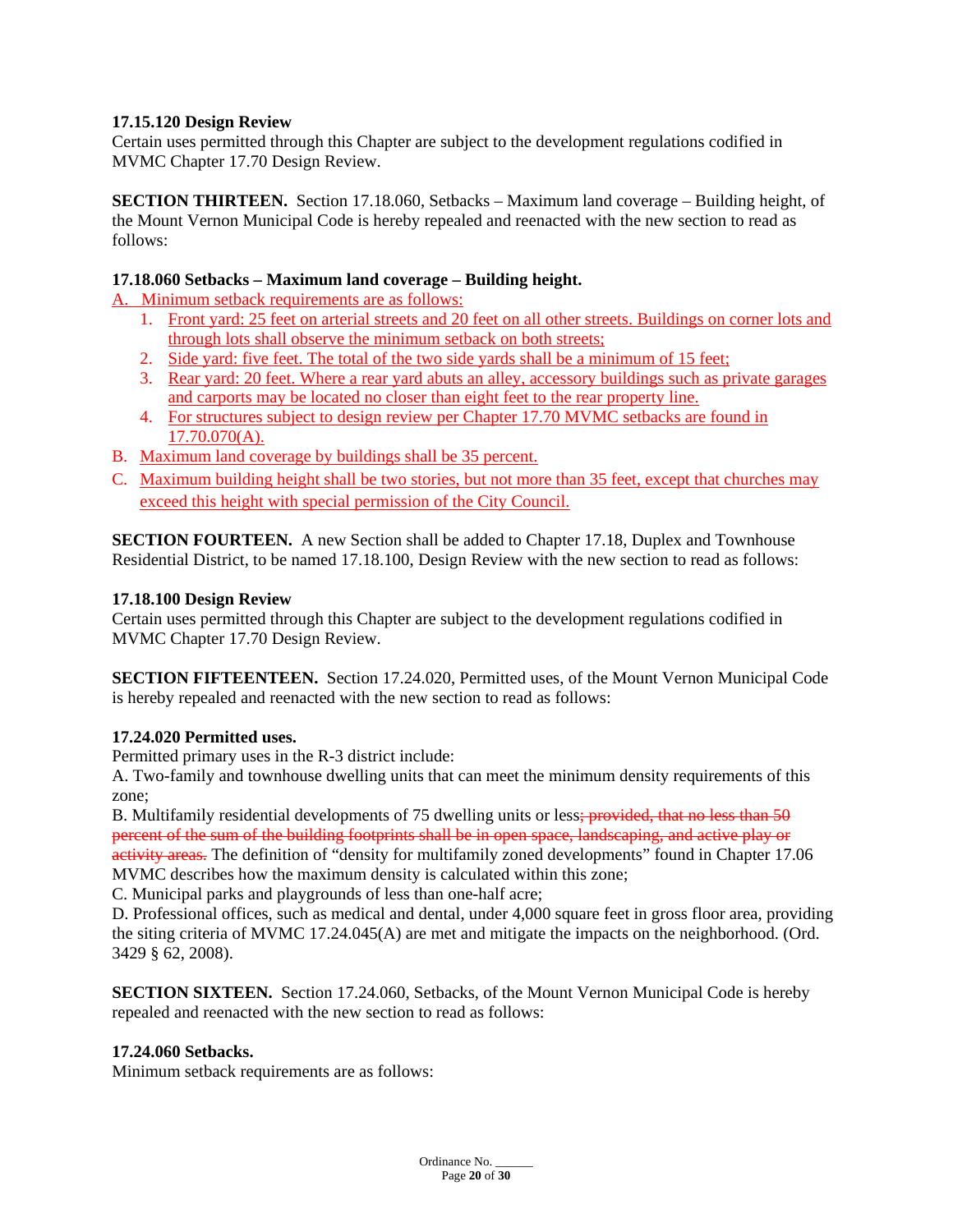A. Front yard: 25 feet on arterial streets and 20 feet on all other streets. Buildings on corner lots shall observe the minimum setback on both streets.

B. Side yard: 10 feet on each side. No portion of a second-story wall shall be closer than 15 feet to the side yard line. No portion of a third-story wall shall be closer than 20 feet to the side yard line. C. Rear yard: 20 feet.

D. Duplex or townhouses constructed in this zone shall meet the setbacks listed in MVMC 17.15.070. D. For structures subject to design review per Chapter 17.70 MVMC setbacks are found in 17.70.070(A).

**SECTION SEVENTEEN.** A new Section shall be added to Chapter 17.24, R-3 Multifamily Residential District, to be named 17.24.140, Design Review with the new section to read as follows:

# **17.24.140 Design Review**

Certain uses permitted through this Chapter are subject to the development regulations codified in MVMC Chapter 17.70 Design Review.

**SECTION EIGHTEEN.** Section 17.27.020, Permitted Uses, of the Mount Vernon Municipal Code is hereby repealed and reenacted with the new section to read as follows:

# **17.27.020 Permitted uses.**

Permitted primary uses in the R-4 district include the following:

A. Two-family and townhouse dwelling units that can meet the minimum density requirements of this zone;

B. Multifamily residential developments of 75 dwelling units or less; provided, that no less than 50 percent of the sum of the building footprints shall be in open space, landscaping, and active play or activity areas. The definition of "density for multifamily zoned developments" found in Chapter 17.06 MVMC describes how the maximum density is calculated within this zone;

C. Municipal parks and playgrounds of less than one-half acre;

D. Professional offices, such as medical and dental, under 4,000 square feet in gross floor area, providing the siting criteria of MVMC 17.27.040(D) are met and mitigate the impacts on the neighborhood. (Ord. 3429 § 68, 2008).

**SECTION NINETEEN.** Section 17.27.060, Setbacks, of the Mount Vernon Municipal Code is hereby repealed and reenacted with the new section to read as follows:

#### **17.27.060 Setbacks**.

Minimum setback requirements are as follows:

A. Front yard: 25 feet on arterial streets and 20 feet on all other streets. Buildings on corner lots shall observe the minimum setback on both streets.

B. Side yard: 10 feet on each side. No portion of a second-story wall shall be closer than 15 feet to the side yard line. No portion of a third-story wall shall be closer than 20 feet to the side yard line. C. Rear yard: 20 feet.

D. For structures subject to design review per Chapter 17.70 MVMC setbacks are found in 17.70.070(A).

Minimum setback requirements shall be the same as for the R-3 district, except that in areas served by alleys that provide rear fire access, the side yards may be eliminated upon approval by the fire marshal. Approval is contingent upon findings that windows in a residential building on the adjacent property not be closer than 15 feet to the wall that would be built on the side yard property line and further, that the wall itself would not contain any windows.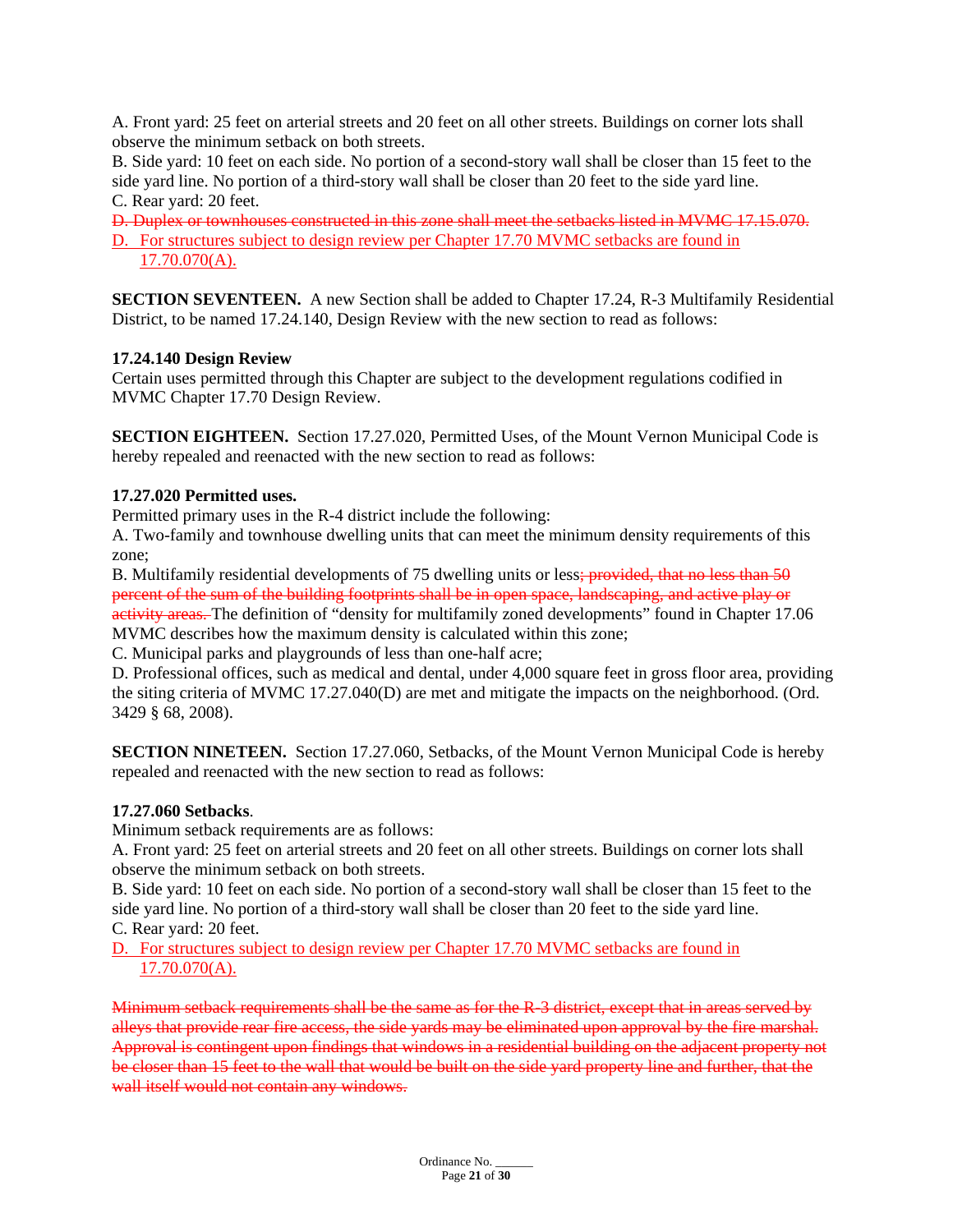**SECTION TWENTY.** A new Section shall be added to Chapter 17.27, R-4 Multifamily Residential District, to be named 17.27.140, Design Review with the new section to read as follows:

#### **17.27.140 Design Review**

Certain uses permitted through this Chapter are subject to the development regulations codified in MVMC Chapter 17.70 Design Review.

**SECTION TWENTY-ONE.** A new Section shall be added to Chapter 17.30, Public, to be named 17.30.150, Design Review with the new section to read as follows:

#### **17.30.150 Design Review**

Certain uses permitted through this Chapter are subject to the development regulations codified in MVMC Chapter 17.70 Design Review.

**SECTION TWENTY-TWO.** Section 17.45.070, Development Standards, of the Mount Vernon Municipal Code is hereby repealed and reenacted with the new section to read as follows:

#### **17.45.070 Development Standards.**

A. The following development standards apply to all C-1 zoned properties:

- 1. Minimum lot area and lot width: Unrestricted.
- 2. Minimum setbacks: Aapplicable Building and Fire codes and 17.70 MVMC. **Unrestricted**
- 3. Density requirements: Unrestricted.<br>
4. Design Standards: Requirements
- Requirements found in Chapter 17.70 MVMC. 5. Parking requirements: Requirements found in Chapter 17.84 and 17.70 MVMC.
- 6. Signage requirements: Requirements found in Chapter 17.87 and 17.70 MVMC.
- 7. Landscaping requirements: Requirements found in Chapter 17.93 and 17.70 MVMC.

**SECTION TWENTY-THREE.** A new Section shall be added to Chapter 17.48, General Commercial District, to be named 17.48.120, Design Review with the new section to read as follows:

#### **17.48.120 Design Review**

Certain uses permitted through this Chapter are subject to the development regulations codified in MVMC Chapter 17.70 Design Review.

**SECTION TWENTY-FOUR.** A new Section shall be added to Chapter 17.57, Light Manufacturing and Commercial District, to be named 17.57.110, Design Review with the new section to read as follows:

#### **17.57.110 Design Review**

Certain uses permitted through this Chapter are subject to the development regulations codified in MVMC Chapter 17.70 Design Review.

**SECTION TWENTY-FIVE.** A new Section shall be added to Chapter 17.60, Industrial District, to be named 17.60.110, Design Review with the new section to read as follows:

#### **17.60.110 Design Review**

Certain uses permitted through this Chapter are subject to the development regulations codified in MVMC Chapter 17.70 Design Review.

**SECTION TWENTY-SIX.** Section 17.87.020, Definitions, of the Mount Vernon Municipal Code is hereby repealed and reenacted with the new section to read as follows: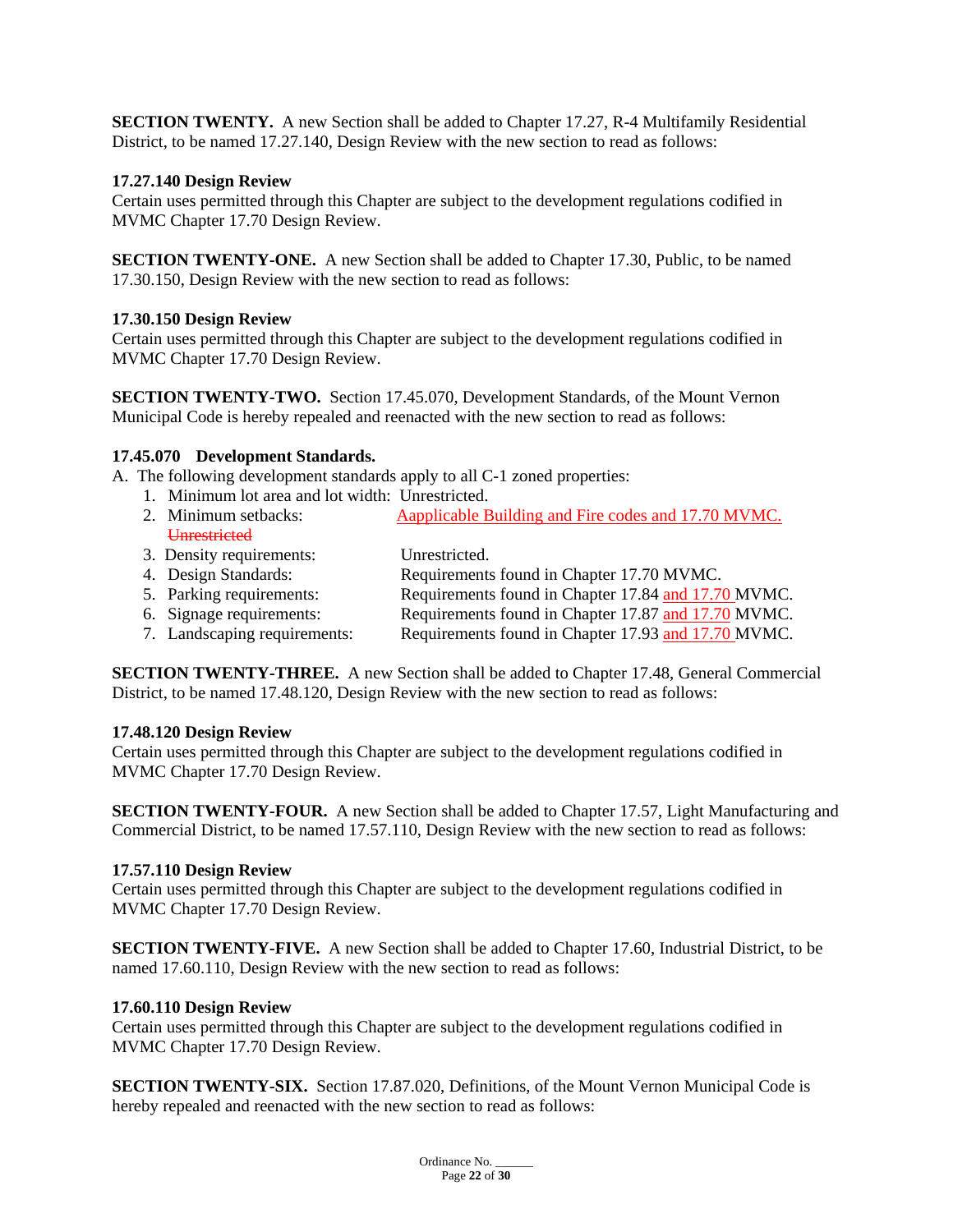# **17.87.020 Definitions.**

- A. "Changing message center" or "electronic message center" means an electronically or electrically controlled public service time, temperature and date sign, message center or reader board where different copy changes of a public service or commercial nature are shown on the same lamp bank.
- B. "Building Frontage" means the measurement in linear feet of the portion of a building that is parallel with an existing dedicated right-of-way or roadway easement. A building may be parallel to more than one dedicated right-of-way or roadway easement; and when this is the case, the sign applicant may choose which side of a building the measurements for sign area are to be based upon. This sign allowance is calculated per one single building frontage.
- C. "Directional sign" means a sign permanently erected or permitted by the City or the state to denote the name of any thoroughfare, the route to any City, town, village, educational institution, public building, business, historic place, shrine or hospital; to direct and regulate traffic; or to denote any railroad crossing, bridge, ferry or other transportation or transmission company for the direction or safety of the public. "Directional sign" also means a sign, notice or symbol about the time and place of regular civic meetings and religious activities and services. "Directional sign" also means a sign which has only information (informational-directional sign) on exit and entrance or parking and contains no form of advertising copy or the name of any advertiser. "Directional sign" also means a sign that identifies a neighborhood, business district and/or community. Such signs may be located in the public right-of-way or on private property that is within the area identified by the signage.
- D. "Freestanding sign" means a sign attached to the ground and supported by uprights or braces placed on or in the ground (also called "ground" or "pole" sign).
- E. "Ground sign" means a type of freestanding sign which is erected on the ground, and which contains no free air space between the ground and the top of the sign.
- F. "Incidental sign" means a small sign eight square feet or less in area which pertains to goods, products, services or facilities which are available on the premises where the sign occurs, and intended primarily for the convenience of the public.
- G. "Mansard roof sign" means a sign which is structurally incorporated into a sloped roof or roof-like facade architecturally capable of being treated as a building wall.
- H. "Marquee" means a permanent structure attached to and projecting from a building and providing protection from the weather elements, but does not include a projecting roof.
- I. "Marquee sign" means any sign which forms part of or is integrated into a marquee or canopy and which does not extend horizontally beyond the limits of such marquee or canopy.
- J. "Multiple building complex" means a group of structures housing at least one retail business, office, commercial venture or independent or separate part of a business which shares the same lot, access and/or parking facilities.
- K. "Multiple tenant building" means a single structure housing more than one retail business, office or commercial venture.
- L. "On-premises sign" means a sign which displays only advertising copy strictly incidental to the lawful use of the premises on which it is located and shall, depending upon the district in which it is located, contain any or all of the following: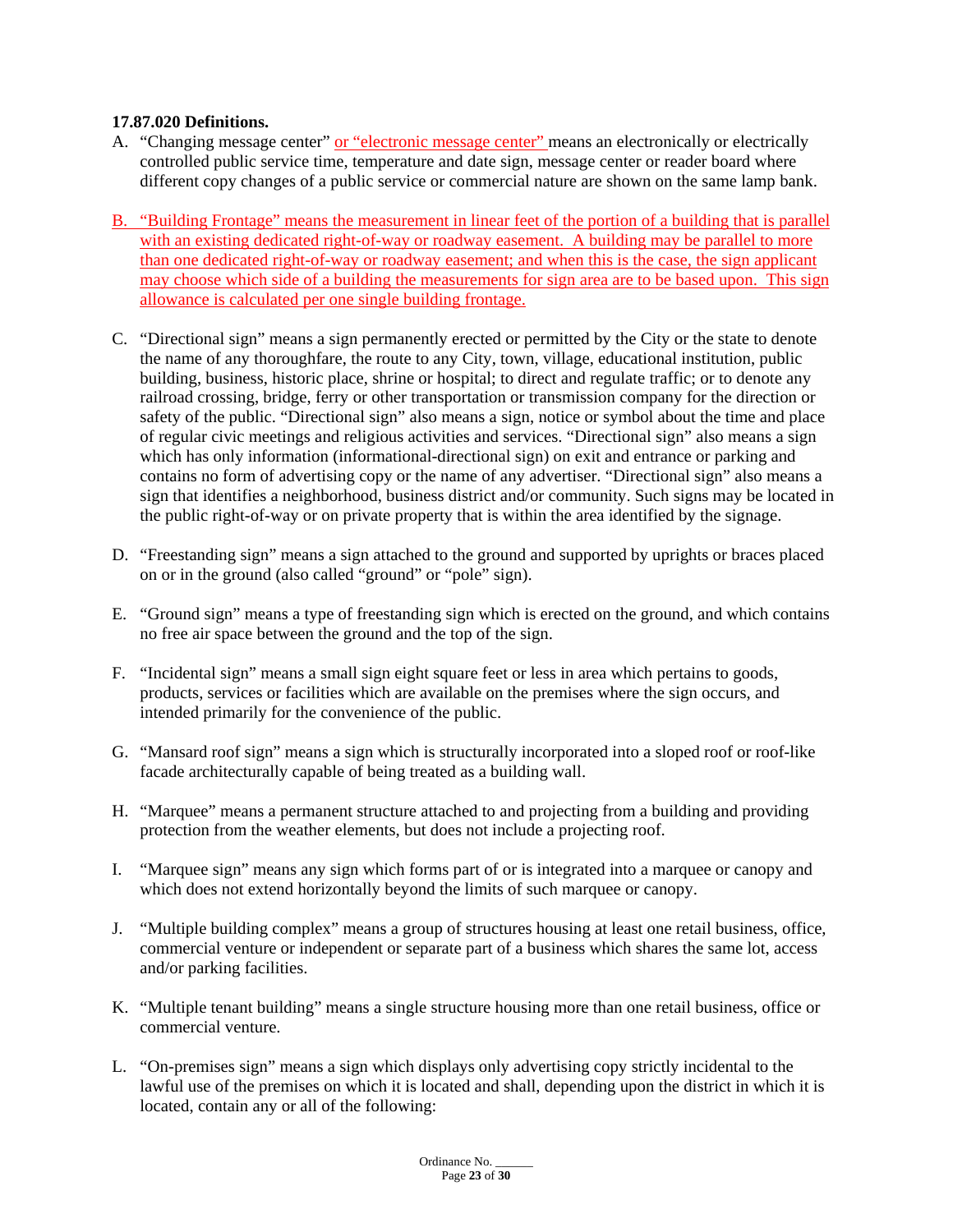- 1. The name of the owner, occupant, management or firm occupying the premises;
- 2. The address of the use;
- 3. The kind or name of business and/or the brand name of the principal commodities sold or produced on the premises;
- 4. Other information relative to a service or activity involved in the conduct of the business (also includes owner identification or business sign).
- M. "Off-premises sign" means any sign, which cannot be classified as an on-premises sign as described above, but is not a billboard.
- N. "Pedestal sign" means a sign that is no higher than five feet above ground elevation and which is attached to the ground by means of a solid base or at least two legs.
- O. "Portable sign" means any sign of any material, including paper, cardboard, wood or metal, which is capable of being moved easily and is not permanently affixed to the ground, structure or building.
- P. "Street Frontage". If the business establishment fronts upon more than one street, the sign applicant may choose which street frontage the measurements for sign area are to be based upon. Sign allowance is calculated per street frontage.
- Q. "Projecting sign" means a sign, other than a flat wall sign, which is attached to and projects from a structure or building face. A marquee sign shall not be considered a projecting sign.
- R. "Real estate sign" means a temporary sign erected by the owner or his agent advertising the real estate upon which the sign is located for rent, for lease or for sale, or directing to said property.
- S. "Roof sign" means a sign erected upon or above a roof or parapet of a building or structure. Mansard roof signs shall not be included.
- T. "Sign" means any commercial communication device, structure or fixture, visible from a public rightof-way and using graphics, pictures, symbols or written copy, that is intended to aid an establishment or business in promoting the sale of a product, goods or services. For the purpose of this title, a sign shall not be considered to be building or structural design, national flags or flags of political subdivisions, symbolic flags or insignia of an institution, point of purchase product dispensers, holiday decorations, gravestones, historical site plaques, holiday displays, works of art, murals, and supergraphics as defined within this Chapter, that contain no sign copy.
- U. "Sign Copy" means words, letters, characters, illustrations, logos, graphics, symbols, writing or any combination thereof designated to communicate or attract attention to any activity, service, place, subject, person, firm, corporation, public performance, merchandise or provide direction or identification for a premises, business, or facility.
- V. "Measurement of Total Sign Area". The following method shall be utilized in calculating the square footage measurement of any freestanding, wall or projecting sign display:
	- 1. The square footage of any freestanding, wall or projecting sign shall be calculated by measuring inside the cabinet retainer area reserved for advertising copy or graphics only, including reader board spaces, by applying a set of straight lines around the visible opening of said sign cabinet.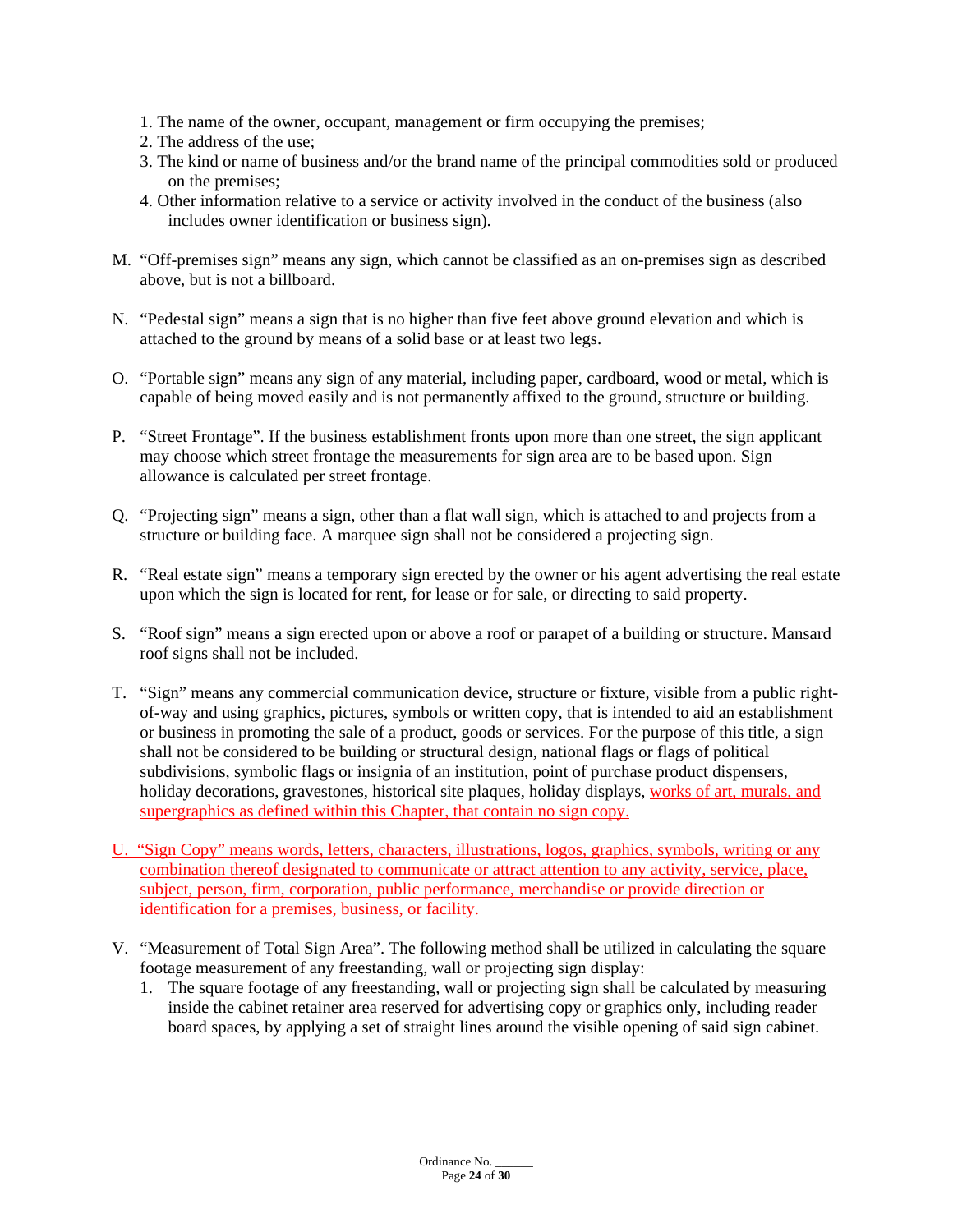- 2. The square footage of any sign display made up of individual dimensional letters (illuminated or nonilluminated), words, graphic symbols or logos shall be measured around each individual letter or symbol by a straight line method and calculated by adding the sum of these individual letters/symbols together. To exclude architectural details or mounting features.
- 3. Double-faced or multifaced signs shall be calculated as the maximum visible opening of one side only.
- 4. For purposes of calculating the allowed sign area, the total allowance of wall, projecting and freestanding can be applied anywhere on the property or building.
- 5. Signs painted or applied directly against the surface of a building shall have square footage calculated by the smallest polygon measurement enclosing the letters and/or symbols of the sign area.
- W. "Sign, Area of Ground". The area of all ground signs shall be measured by determining the sum of the area of each square, rectangle, triangle, portion of a circle, or any combination thereof, which creates the smallest single continuous perimeter enclosing the extreme limits of the sign face, and that portion of the sign structure which exceeds one and one-half times the area of the sign face.
- X. "Sign height" means the vertical distance measured from the finished grade (as defined in MVMC 17.06) to the highest point of a sign or, in the case of freestanding signs, to any vertical projection thereof including supporting columns.
- Y. "Supergraphics" means an artistic design theme which exceeds the size limits of this title by continuing the design beyond the actual boundaries of the sign message. That portion of the sign which contains letters and symbols must conform with the size limitations herein.
- Z. "Wall sign" means a sign attached or erected parallel to and extending not more than 18 inches from the facade or face of any building to which it is attached and supported throughout its entire length, with the exposed face of the sign parallel to the plane of said wall or facade. For the purpose of this title, signs incorporated into or attached to a mansard roof, signs on windows, and signs on awnings, or canopies shall all be considered wall signs.

**SECTION TWENTY-SEVEN.** A new section to be named 17.87.025, Applicability & Permit Required, will be added to Chapter 17.87 of the Mount Vernon Municipal Code with the new section to read as follows:

# **17.87.025 Applicability & Permit Required.**

- A. **Applicability**. Signs may be erected, placed, established, painted, created or maintained only in conformance with the standards, procedures, exemptions and other requirements of this Chapter and other applicable City regulations. In the event of conflict between the regulations of this Chapter and those of other local, state or federal regulations, the more restrictive regulation shall govern to the extent allowed by law. This Chapter is not intended to regulate or dictate, in any manner, the content of speech or expression, or the viewpoint of the speaker.
- B. **Permit Required.** A sign permit is required for all signs unless specifically exempted elsewhere within this Chapter. All sign permits shall contain the submittal materials outlined within MVMC Chapter 14.05.

**SECTION TWENTY-EIGHT.** Section 17.87.070, Central business district (C-1), of the Mount Vernon Municipal Code is hereby repealed and reenacted with the new section to read as follows: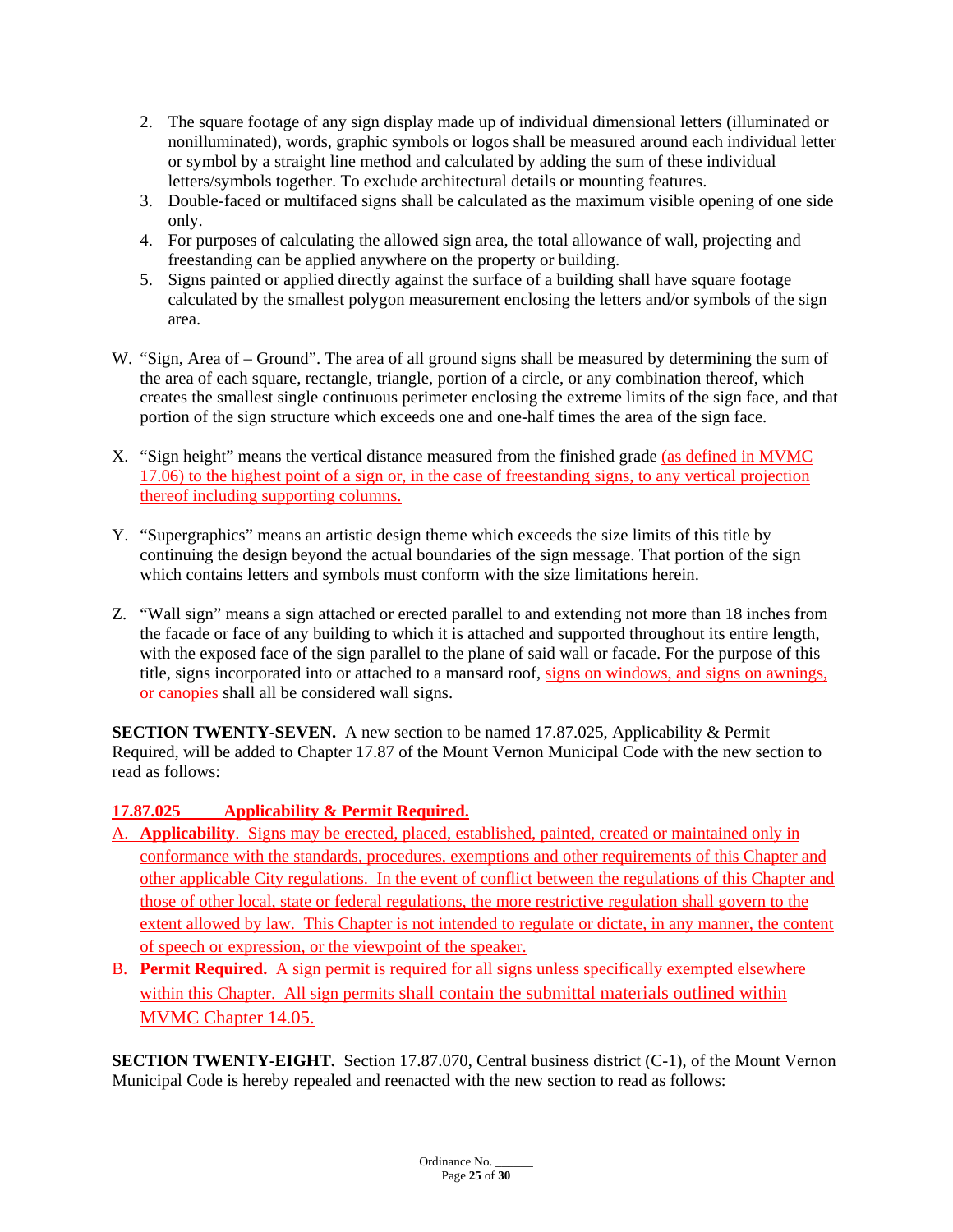# **17.87.070 Central business district (C-1).**

Subject to the provisions of MVMC [17.87.170,](https://www.codepublishing.com/WA/MountVernon/#!/MountVernon17/MountVernon1787.html#17.87.170) the following shall apply in all areas zoned C-1:

- A. Off-premises signs are prohibited.
- B. On-premises signs shall include wall signs, marquee signs and projecting signs only. A mansard roof sign shall be considered a wall sign in this district. Projecting signs shall be limited to one per street frontage and shall not exceed an area of 25 square feet per sign face. An exception to the allowable sign area may be approved if the proposed signage replicates the original sign design and size on a historically designated building.
- C. Wall signs and marquee signs shall not exceed a total sign area of two square feet per lineal foot of business frontage; except that if a business has only a wall sign, the sign area allowed shall be at least 60 square feet regardless of frontage.
- D. Wall signs and projecting signs shall be constructed of noncombustible materials, or wood of oneinch nominal thickness.
- E. One freestanding sign per business or complex may be permitted in the C-1b zone, and by an administrative conditional use permit in the C-1a zone if such sign will not be significantly detrimental to the purpose of encouraging pedestrian orientation in the subdistrict. The total allowable sign area shall not exceed two square feet of lineal building frontage, not to exceed 40 square feet and not to exceed six feet in height.
- F. Public Directory/directional signs located in the public right-of-way, established by the City, not exceeding 20 square feet in area and eight feet in height.
- G. When proposed signage replicates the original design and size of signage located on buildings that are listed on the National Register of Historic Places or the Washington Heritage Register this signage shall be exempt from the sign type, number, size and height of signage otherwise permitted.
- H. Existing historic signage painted on buildings that are listed on the National Register of Historic Places or the Washington Heritage Register shall not be counted as existing signage for a business wishing to install new signs to advertise their business.

**SECTION TWENTY-NINE.** Section 17.87.140, Miscellaneous restrictions and requirements, of the Mount Vernon Municipal Code is hereby repealed and reenacted with the new section to read as follows:

# **17.87.140 Miscellaneous restrictions and requirements.**

- A. Temporary signs for political candidates, issues or events shall be posted on private property only and removed within 10 days after the event or election is over.
- B. All temporary signs for any temporary events, including home or apartment sales or rentals, shall be removed within 10 days of the conclusion of the event.
- C. No projecting signs shall extend more than five feet over the public right-of-way and shall not extend closer than two feet from the face of the curb. All projecting signs shall have a minimum of eight feet clearance from grade to the lowermost portion of the sign.
- D. Signs shall not be included in the setback requirements for other uses.
- E. No sign shall be constructed in any district which constitutes a traffic hazard or detriment to traffic safety by reason of its size, location, movement content, coloring or method of illumination or by obstructing the vision of drivers, or by obstructing or detracting from the visibility of any official traffic control device by diverting or tending to divert the attention of drivers of moving vehicles from traffic movement on streets, roads, intersections or access facilities. No sign shall be erected that may obstruct the vision of pedestrians. Flashing or revolving red, green, blue or amber lights shall be prohibited on any sign. No sign shall use the words "Stop," "Look," "Drive-in," "Danger," or any other words, phrase, symbol or character in such a manner as to interfere with, mislead or confuse traffic.
- F. Noncommercial signs intended for the convenience of the public, which contain such information as "entrance," "exit," "restrooms," "telephone," "cocktails," "restaurant," etc., shall not be included in total sign area or number of signs allowed.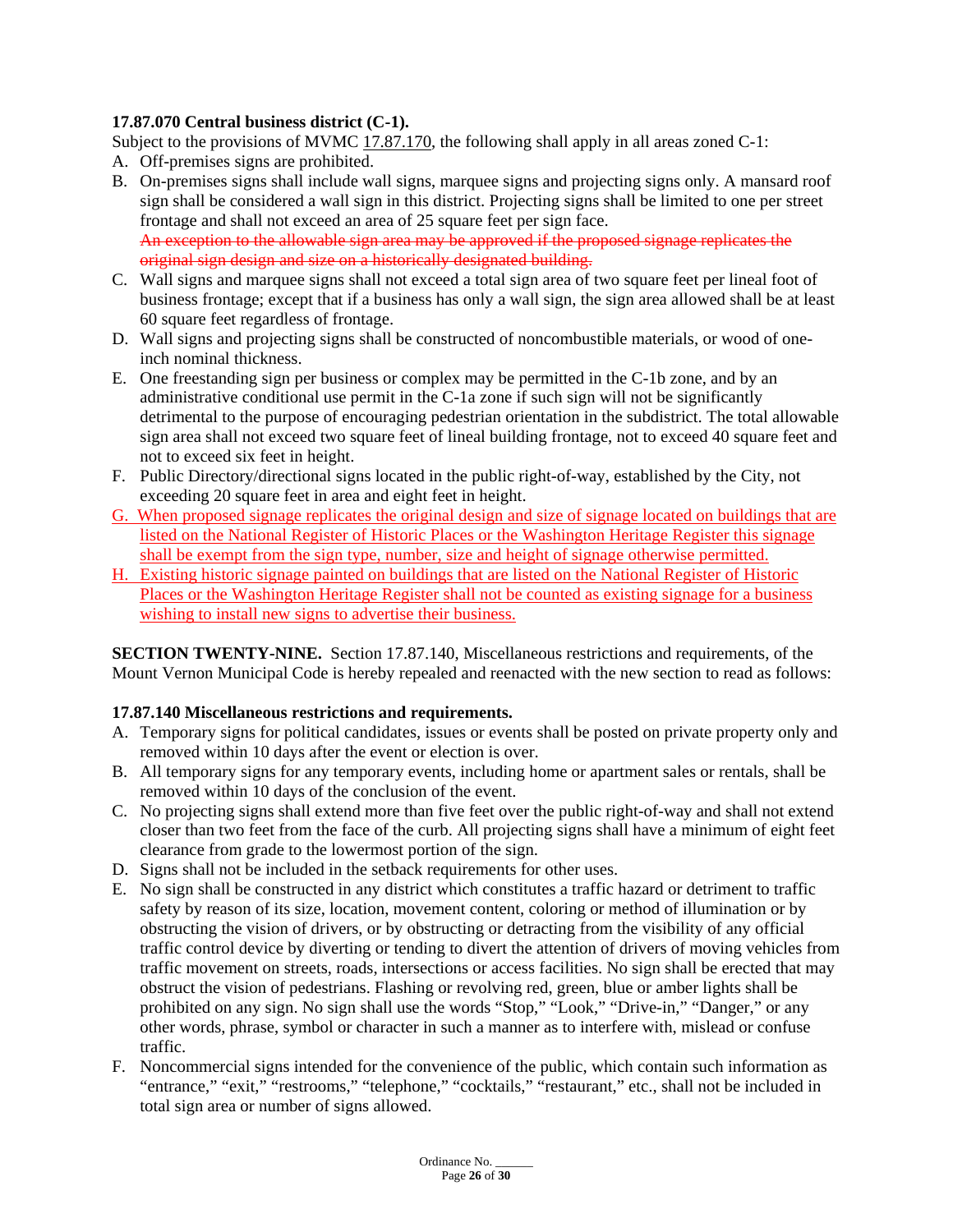- G. No sign other than official public signs shall be located in the public right-of-way, except that temporary real estate directional signs for open house purposes may be displayed during the time that the property is actually open for public inspection.
- H. Any sign which was legally erected prior to the enactment of the ordinance codified in this title shall be permitted to remain as a nonconforming use so long as it is maintained in good repair. A permit must be obtained for each sign which requires structural alteration, replacement or relocation, and such sign must be brought into conformance with these provisions.
- I. Any on-premises sign which pertains to a product or service no longer offered on the premises where the sign is located shall be removed including posts, brackets, and other supporting structures within 60 days from the date that the product or service is no longer offered.
- J. Revolving signs may not exceed five R.P.M. and shall be permitted only when the message on each sign face is different.
- K. Special events such as festivals, carnivals, or grand openings or annual sales of retail establishments may be allowed to place temporary signs approved by the City for up to 14 days on a semiannual basis without a permit.
- L. On-site traffic directional signs are permitted, provided they do not exceed four square feet per face or three feet in height and do not carry any commercial message or identification.
- M. Temporary signs containing the message that the commercial or industrial real estate on which the sign is located (including buildings) is for sale, lease, or rent, together with information identifying the owner or agent. Such signs may not exceed 32 square feet in area, or eight feet in height, and shall be removed immediately after sale, lease, or rental. For lots of less than five acres, a single sign on each street frontage may be erected. For lots of five acres or more in area and having a street frontage in excess of 400 feet, a second sign not exceeding 32 square feet in area may be erected.
- N. Temporary Construction Site Identification Signs. Such signs may identify the project, the owner or developer, architect, engineer, contractor and subcontractors, funding sources, and may contain related information including but not limited to sale or leasing information. Not more than one such sign may be erected per site, per street frontage, and it may not exceed 32 square feet in area.
- O. Other temporary signs not listed above or in this Chapter shall be regarded and treated in all respects as permanent signs. Temporary signs shall not be included in calculating the total amount of permitted sign area.
- P. No more than 25 percent of the total sign allowance permitted under this Chapter may be placed or transferred to a building wall that has no street frontage/sign allowance.
- Q. One nameplate per public entrance, per business, of no more than two square feet per face, which is suspended under a canopy and maintains a minimum clearance of seven feet in height above a public right-of-way, is exempt from the requirements of this Chapter.
- R. MVMC 17.70 and its associated Design Standards Handbook contains sign requirements for areas in the Historic Downtown and Surrounding Areas that are required to be complied with.
- S. Permits for changing message center signs require the sign owner to execute a Sign Agreement to ensure their sign is, and remains, compliant with this Chapter of the MVMC.

**SECTION THIRTY.** Section 17.87.120, Permits - Fees, of the Mount Vernon Municipal Code is hereby repealed and reenacted with the new section to read as follows: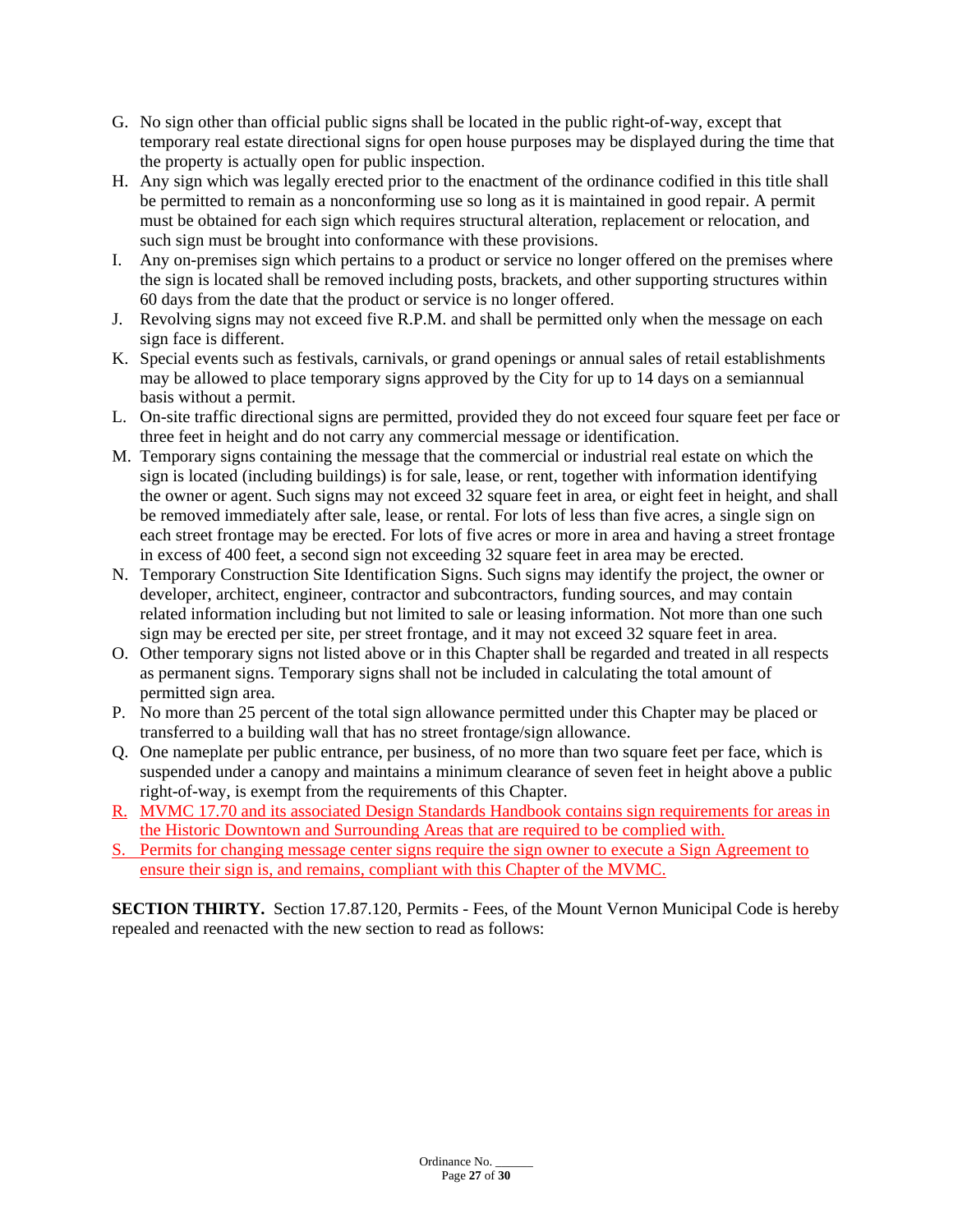#### **17.87.120 Permits – Fees.**

- A. All signs, excepting only those two square feet in area or less, shall require a permit from the building official, shall contain the name and address of the person or firm installing the sign and the date of installation. The sign company, owner, or owner's representative of the property shall provide an inventory of all signage erected, installed or affixed to the site. All signage shall comply with the requirements of the Mount Vernon sign code. Any sign for which the City of Mount Vernon Development Services building Department has not issued a permit shall be removed or a permit shall be obtained by the owner and shall be made to conform to the current City of Mount Vernon sign code. unless otherwise waived or approved by the Director of development services. It is unlawful for any person to erect, construct, enlarge or relocate any such sign in the City, or cause the same to be done, without first obtaining a permit for each such sign from the building official. Normal maintenance on any sign shall not require a permit.
- B. A sign permit fee or building permit fee for each sign erected, installed, affixed, altered, relocated or created shall be as set forth in MVMC 15.04.180 as it is currently written or as it may be amended in the future. Table 1-A of the 1994 Edition of the Uniform Building Code. The plan review fee for a sign shall be 65 percent of the sign permit fee. The value of the sign and cost of installation shall be provided by the sign company installing the sign or owner of the property on which the sign is to be erected. If a sign company has not been hired to install the signage, the value of the installation shall be based on phone estimates from two local sign companies.
- C. Any person or firm installing a sign must first obtain a business license in the City of Mount Vernon.

**SECTION THIRTY-ONE.** Section 17.87.150, Signs specifically prohibited, of the Mount Vernon Municipal Code is hereby repealed and reenacted with the new section to read as follows:

# **17.87.150 Signs specifically prohibited.**

Prohibited signs are as follows:

- A. Off-premises portable signs, except real estate signs, and except as otherwise provided for in this Chapter.
- B. Roof signs.
- C. All trailer signs and other signs in excess of three square feet placed on a motor vehicle are prohibited. This shall not prohibit signs that are painted or magnetically attached to a currently licensed vehicle for purposes of identifying the business to which the vehicle is related.
- D. Signs that have flashing lights, search lights, flares, twirlers, propellers, pennants, banners, inflatable objects, and streamers are all prohibited.
- F. Any sign that rotates, turns or moves by electrical or mechanical means, flutters, or appears to move except as specifically allowed elsewhere within this code.
- G. Signs containing obscene or illegal matter.

**SECTION THIRTY-TWO.** Section 17.99.010, Fences and walls – Installation restrictions generally, of the Mount Vernon Municipal Code is hereby repealed and reenacted with the new section to read as follows:

#### **17.99.010 Fences and walls – Installation restrictions generally.**

Fences and walls can be installed and maintained in accordance with the following requirements:

A. In all residential zoned areas on corner, interior, through and reversed frontage lots, fences and walls may be installed up to four feet in height around the entire required front yard setback area. Fences and walls up to six feet in height may be installed around the remainder of the property with the following exceptions: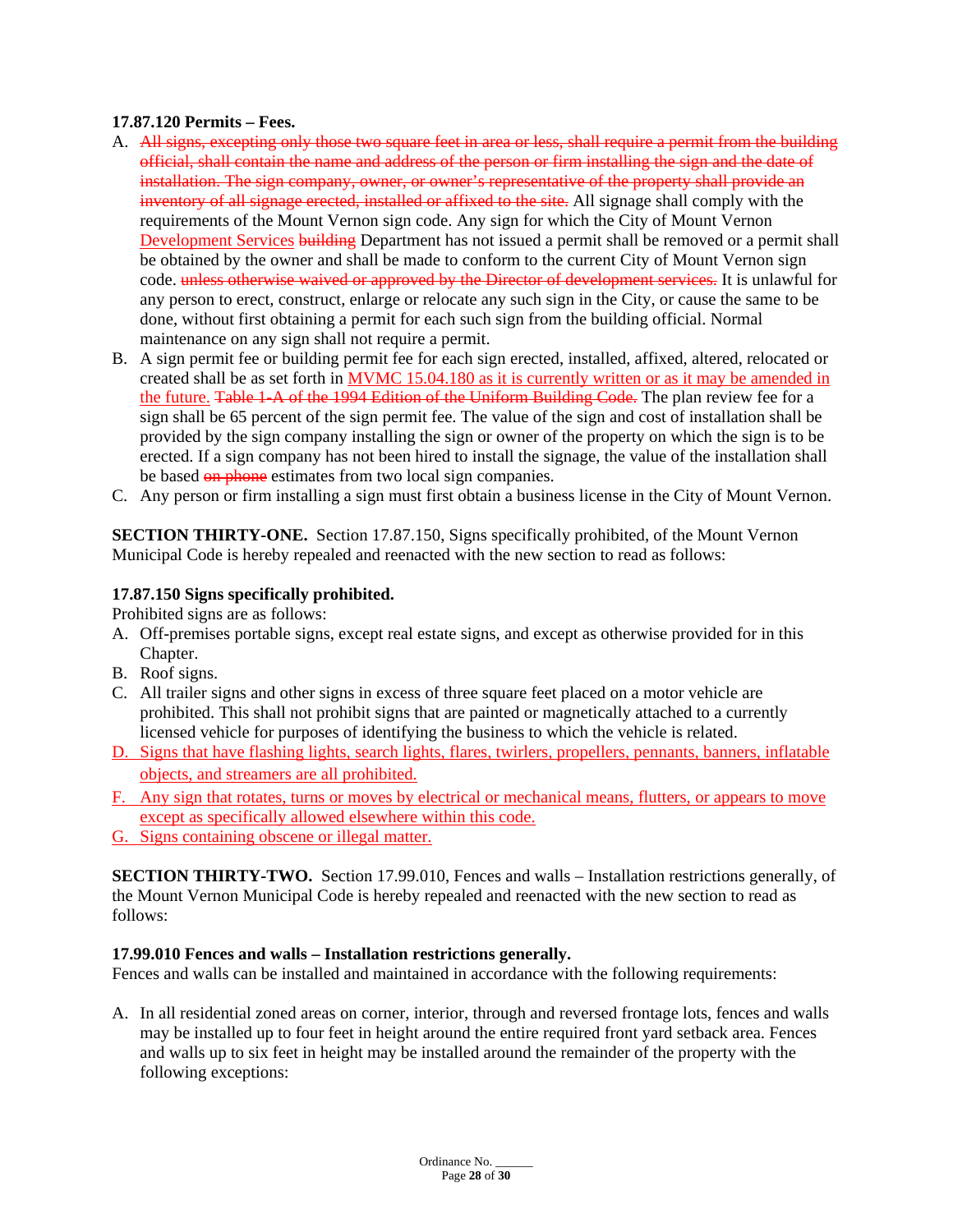- 1. Fences on corner and reverse frontage lots may be constructed up to a height of six feet along the secondary or additional street frontages provided the following conditions are met:
	- a. The fence is set back 10 feet from the property line and does not extend beyond the required or existing setback of the dwelling located on the property; and
	- b. The required 10-foot setback is landscaped with evergreen trees and shrubs, perennial plant materials, and groundcover. Up to 25 percent of the required evergreen trees may be deciduous to add seasonal color and texture variation.
- 2. Fences along through lots adjacent to other through lots or corner and reverse frontage lots may be constructed up to a height of six feet along the secondary or additional street frontages provided the following conditions are met:
	- a. The fence is set back 10 feet from the property line; and
	- b. The required 10-foot setback is landscaped with evergreen trees and shrubs, perennial plant materials, and groundcover. Up to 25 percent of the required evergreen trees may be deciduous to add seasonal color and texture variation.
- 3. Fences located on the additional street frontage of through lots adjacent to interior lots shall maintain the front yard setback of the interior lots.

Fences and walls may be installed on property lines in residentially zoned lots. It shall be the property owner's responsibility to determine the location of all property lines.

- B. In all other zones, fences and walls may be installed up to a height of eight feet; provided, that the following requirements are met:
	- 1. Where commercially or industrially zoned property has street frontage across from residential property, there shall be a setback of one foot for each foot in height of the fence or wall. This setback will be densely landscaped to provide a vegetative barrier. A landscaping plan will be submitted to and approved by the Development Services Director prior to construction of the fence or wall. All installed landscaping materials will be maintained in a healthy state.
	- 2. A landscaped setback area shall not be required for fences or walls if the commercial or industrially zoned property adjoins or abuts similarly zoned property.
- C. Special regulations for all zones are as follows:
	- 1. Height shall be measured from the elevation of the highest finished grade at the base of the fence or wall.
	- 2. Height shall normally be limited to three feet within 30 feet of any street corner. This height may be reduced if vision clearance problems are created.
	- 3. No fence or wall may be constructed if it creates a hazard to users of the street or to nearby property.
	- 4. A minimum setback of five feet shall be maintained from any buildings on both sides of a property line.
	- 5. All fences and walls shall be maintained in a good state of repair.
- D. MVMC 17.70 and its associated Design Standards Handbook contains fence requirements for certain residential uses and areas in the Historic Downtown and Surrounding Areas that are required to be complied with.

**SECTION THIRTY-THREE.** Severability. If any section, subsection, paragraph, sentence, clause, or phrase of this ordinance is declared unconstitutional or invalid for any reason, such decision shall not affect the validity of the remaining parts of this ordinance.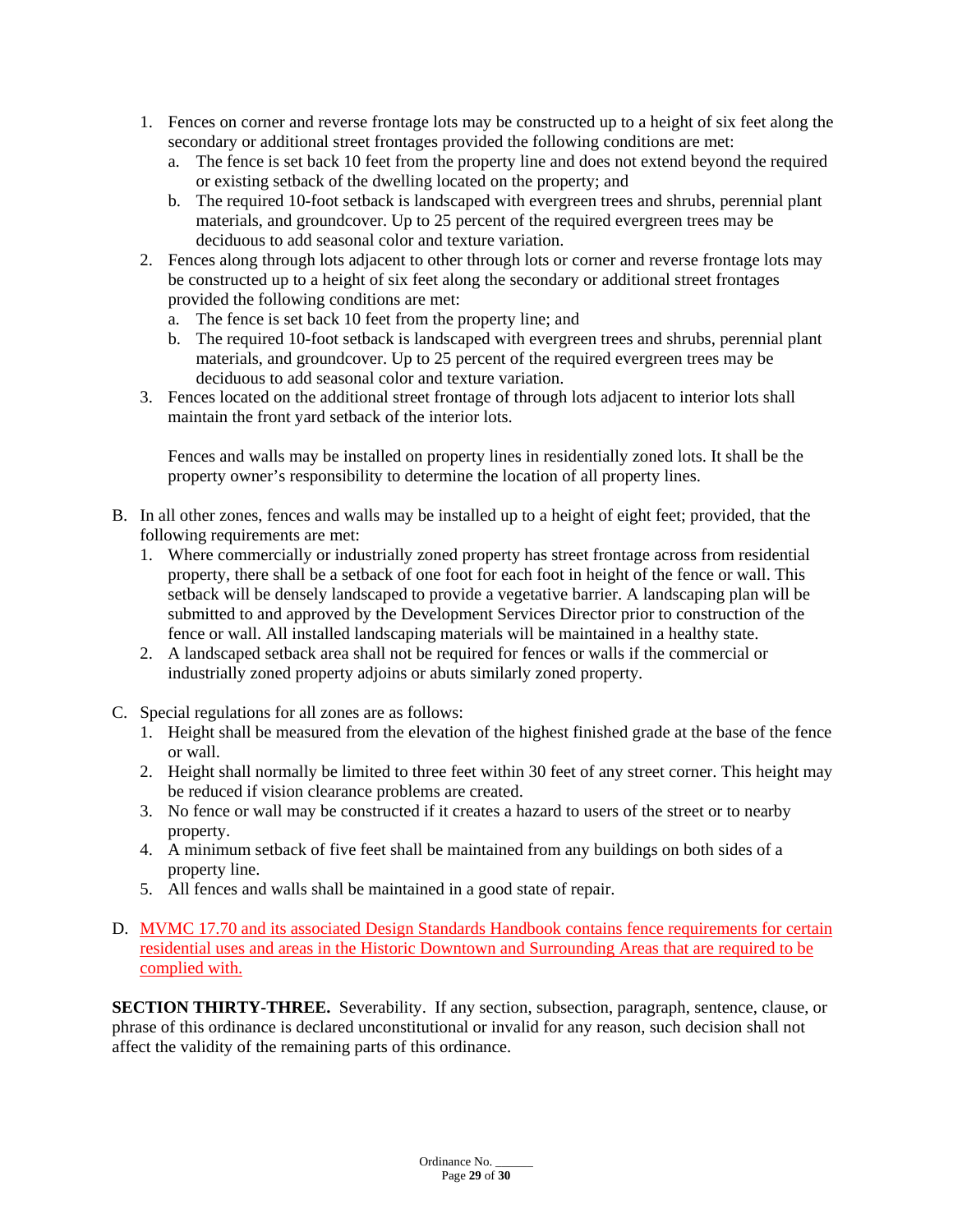**SECTION THIRTY-FOUR**. City staff is hereby directed to complete preparation of the final ordinance, and all related municipal code and design standards documents including correction of any typographical or editorial edits, insertion of references, pictures, and other data that is necessary to complete this document.

**SECTION THIRTY-FIVE.** This ordinance shall be in full force and effect five days after its passage, approval and publication as provided by law.

**PASSED AND ADOPTED** this 19<sup>th</sup> day of December, 2018.

**SIGNED AND APPROVED** this \_\_\_\_ day of December, 2018.

\_\_\_\_\_\_\_\_\_\_\_\_\_\_\_\_\_\_\_\_\_\_\_\_\_\_\_\_\_\_ Jill Boudreau, Mayor

Doug Volesky, Finance Director

\_\_\_\_\_\_\_\_\_\_\_\_\_\_\_\_\_\_\_\_\_\_\_\_\_\_\_\_\_\_

Approved as to form:

\_\_\_\_\_\_\_\_\_\_\_\_\_\_\_\_\_\_\_\_\_\_\_\_\_\_\_\_\_\_\_\_\_\_\_ Kevin Rogerson, City Attorney

Published \_\_\_\_\_\_\_\_\_\_\_\_\_\_\_\_\_\_\_\_\_\_\_\_\_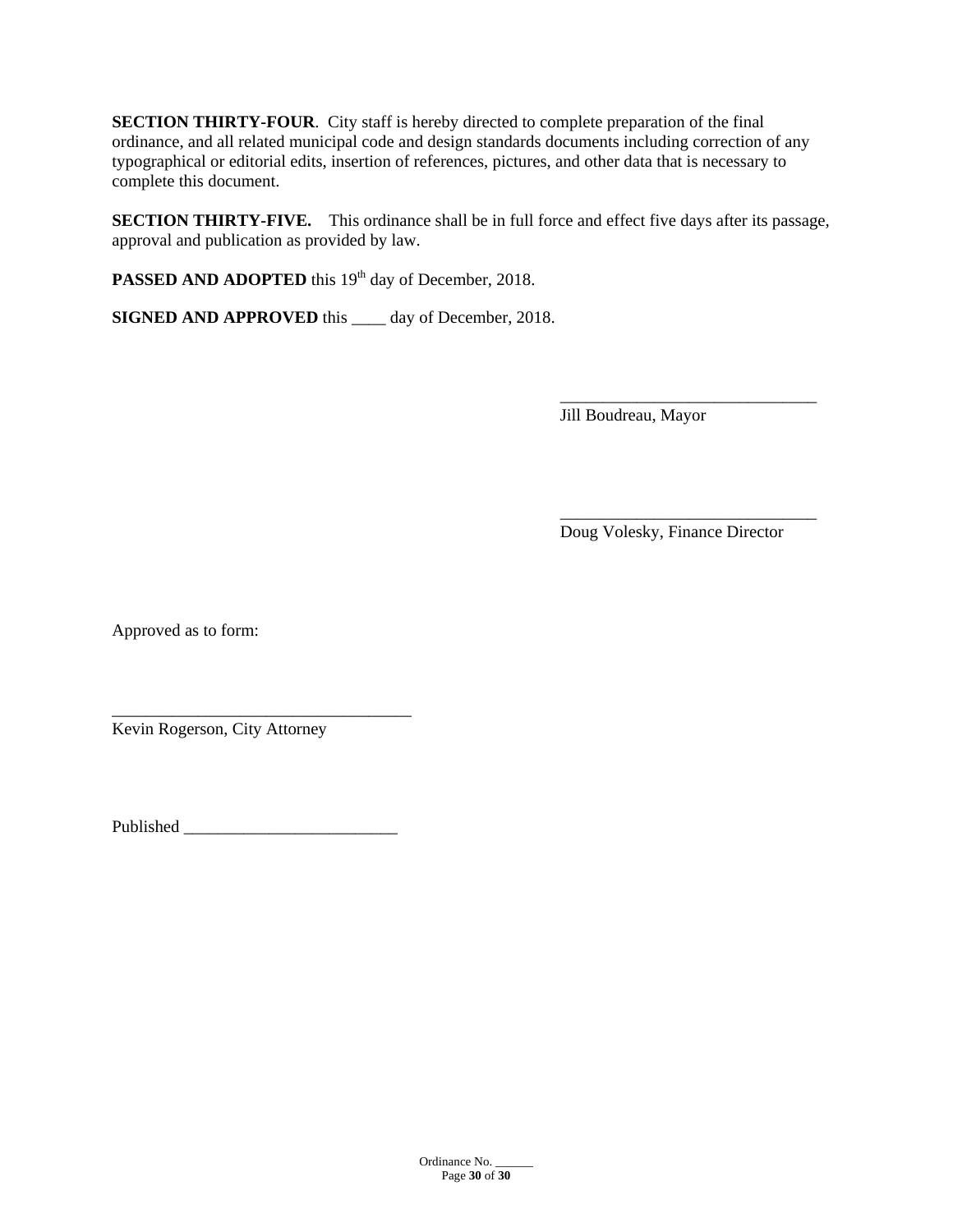SKAGIT PUBLISHING C/O ISJ PAYMENT PROCESSING CENTER PO BOX 1570 POCATELLO ID 83204−1570 (360)424−3251 Fax (360)416−2161

#### ORDER CONFIRMATION

| Salesperson: JEANETTE MOODY                                                                                                               | Printed at 11/20/18 11:24 by jka30                                                                                                                                                               |
|-------------------------------------------------------------------------------------------------------------------------------------------|--------------------------------------------------------------------------------------------------------------------------------------------------------------------------------------------------|
| Acct #: 210458                                                                                                                            | Ad #: 1838889 Status: New                                                                                                                                                                        |
| CITY OF MOUNT VERNON - LEGALS<br>910 CLEVELAND AVE<br>MOUNT VERNON WA 98273                                                               | Start: 11/23/2018 Stop: 11/23/2018<br>Times Ord: 1 Times Run: ***<br>STDS 1.00 X 17.60 Words: 440<br>Total STDS 18.00<br>Class: 0001 LEGAL NOTICES<br>Rate: LACR Cost: 193.68<br># Affidavits: 1 |
| Contact:<br>Phone: (360)336-6214<br>Fax#: (360)336-6283<br>Email:<br>sandy@mountvernonwa.gov<br>Agency:                                   | Ad Descrpt: SVH-1838889<br>Given by: *<br>$P.O.$ #:<br>Created: jka30 11/20/18 11:17<br>Last Changed: jka30 11/20/18 11:24                                                                       |
| PUB ZONE<br>INS STOP<br>EDT TP START<br>SVH A 97 W Fri 11/23/18 1 Fri 11/23/18 SMTWTFS<br>SVWN A 97 W Fri 11/23/18 1 Fri 11/23/18 SMTWTFS | SMTWTFS                                                                                                                                                                                          |

AUTHORIZATION

Under this agreement rates are subject to change with 30 days notice. In the event of a cancellation before schedule completion, I understand that the rate charged will be based upon the rate for the number of insertions used.

Name (print or type) Name (signature)

(CONTINUED ON NEXT PAGE)

\_\_\_\_\_\_\_\_\_\_\_\_\_\_\_\_\_\_\_\_\_\_\_\_\_\_\_\_\_\_\_\_\_\_\_\_\_ \_\_\_\_\_\_\_\_\_\_\_\_\_\_\_\_\_\_\_\_\_\_\_\_\_\_\_\_\_\_\_\_\_\_\_\_\_

This ad has been reformatted for proofing purposes. Column breaks are not necessarily as they will appear in publication.